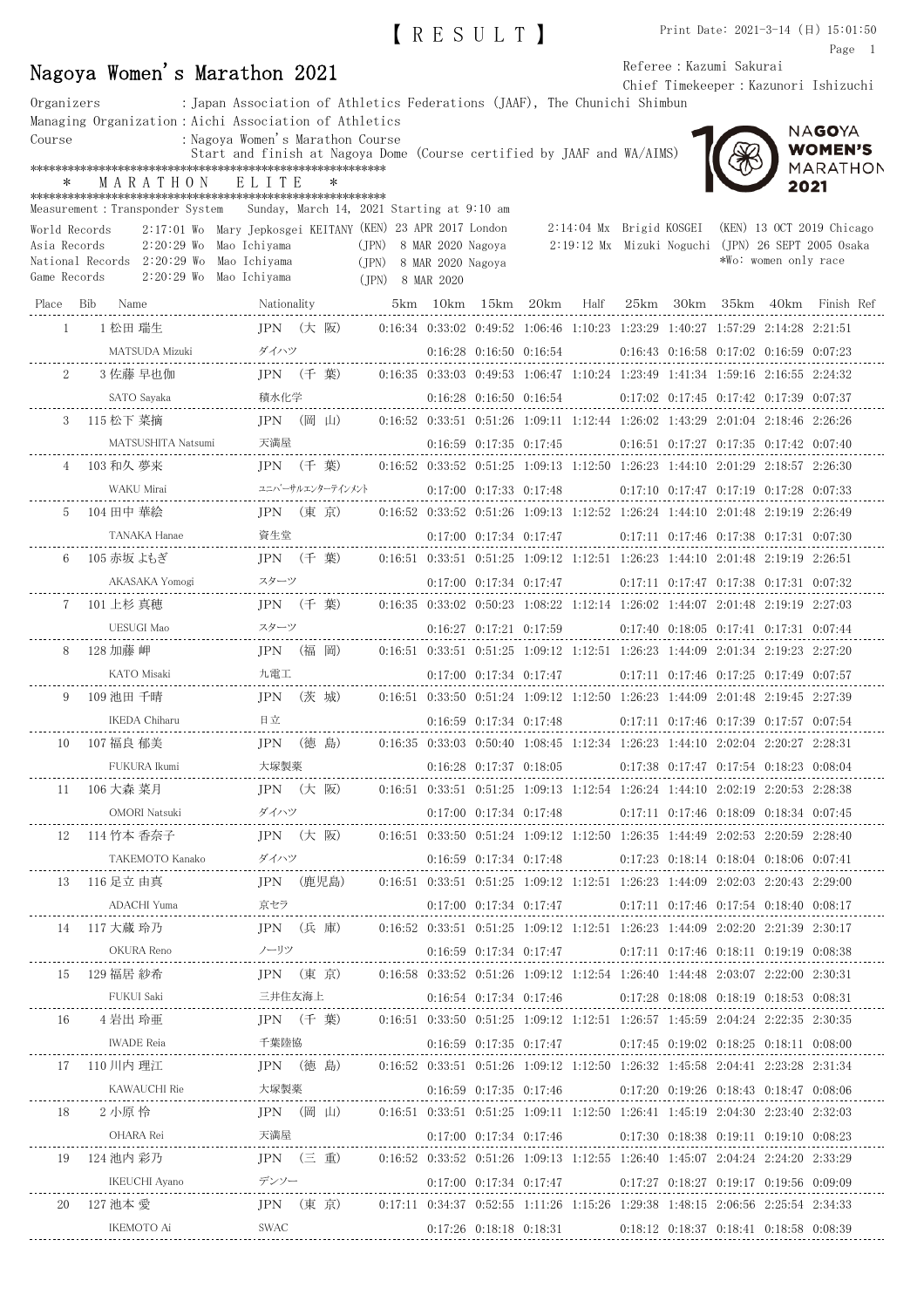|            |                                                          | IRESULTI                                                                  |                                      | Print Date: 2021-3-14 (日) 15:01:52 |
|------------|----------------------------------------------------------|---------------------------------------------------------------------------|--------------------------------------|------------------------------------|
|            |                                                          |                                                                           |                                      | Page 2                             |
|            | Nagoya Women's Marathon 2021                             |                                                                           | Referee : Kazumi Sakurai             |                                    |
|            |                                                          |                                                                           | Chief Timekeeper: Kazunori Ishizuchi |                                    |
| Organizers |                                                          | : Japan Association of Athletics Federations (JAAF), The Chunichi Shimbun |                                      |                                    |
|            | Managing Organization : Aichi Association of Athletics   |                                                                           |                                      |                                    |
|            | $\mathbf{M}$ and $\mathbf{M}$ is the set of $\mathbf{M}$ |                                                                           |                                      | NAGOYA                             |

Course : Nagoya Women's Marathon Course Start and finish at Nagoya Dome (Course certified by JAAF and WA/AIMS)

## \*\*\*\*\*\*\*\*\*\*\*\*\*\*\*\*\*\*\*\*\*\*\*\*\*\*\*\*\*\*\*\*\*\*\*\*\*\*\*\*\*\*\*\*\*\*\*\*\*\*\*\*\*\*\*\*\* \* MARATHON ELITE \*

\*\*\*\*\*\*\*\*\*\*\*\*\*\*\*\*\*\*\*\*\*\*\*\*\*\*\*\*\*\*\*\*\*\*\*\*\*\*\*\*\*\*\*\*\*\*\*\*\*\*\*\*\*\*\*\*\* Measurement:Transponder System Sunday, March 14, 2021 Starting at 9:10 am

| World Records<br>Asia Records<br>Game Records | 2:20:29 Wo<br>National Records 2:20:29 Wo | measurement. Hansponuer bystem – bunuay, martn 14, 2021 btartriig at 0.10 am<br>2:17:01 Wo Mary Jepkosgei KEITANY (KEN) 23 APR 2017 London<br>Mao Ichiyama<br>Mao Ichiyama<br>2:20:29 Wo Mao Ichiyama | (JPN) 8 MAR 2020 Nagoya<br>(JPN) 8 MAR 2020 Nagoya<br>(JPN) 8 MAR 2020 |                               |                               | 2:14:04 Mx Brigid KOSGEI (KEN) 13 OCT 2019 Chicago<br>2:19:12 Mx Mizuki Noguchi (JPN) 26 SEPT 2005 Osaka<br>*Wo: women only race               |
|-----------------------------------------------|-------------------------------------------|-------------------------------------------------------------------------------------------------------------------------------------------------------------------------------------------------------|------------------------------------------------------------------------|-------------------------------|-------------------------------|------------------------------------------------------------------------------------------------------------------------------------------------|
|                                               | Place Bib Name                            | Nationality                                                                                                                                                                                           |                                                                        |                               |                               | 5km 10km 15km 20km Half 25km 30km 35km 40km Finish Ref                                                                                         |
| 21                                            | 113 吉冨 博子                                 |                                                                                                                                                                                                       |                                                                        |                               |                               | JPN (佐 賀) 0:17:27 0:34:57 0:53:09 1:11:16 1:15:10 1:29:32 1:48:30 2:07:16 2:26:22 2:35:02                                                      |
|                                               | YOSHITOMI Hiroko                          | жо メモリード<br>---------------------                                                                                                                                                                     |                                                                        | $0:17:30$ $0:18:12$ $0:18:07$ |                               | $0:18:16$ $0:18:58$ $0:18:46$ $0:19:06$ $0:08:40$                                                                                              |
| 22                                            | - 126 儀藤 優花                               |                                                                                                                                                                                                       |                                                                        |                               |                               | JPN (熊 本) 0:16:52 0:33:51 0:51:25 1:09:12 1:12:54 1:26:40 1:44:53 2:03:50 2:24:59 2:35:04                                                      |
|                                               | GITO Yuka                                 | 肥後銀行                                                                                                                                                                                                  |                                                                        | $0:16:59$ $0:17:34$ $0:17:47$ |                               | 0:17:28 0:18:13 0:18:57 0:21:09 0:10:05                                                                                                        |
| 23                                            | 111 下門 美春                                 | JPN (埼 玉)                                                                                                                                                                                             |                                                                        |                               |                               | $0.17:15$ $0.34:37$ $0.52:54$ $1.11:29$ $1.15:25$ $1.30:05$ $1.49:42$ $2.08:45$ $2.27:32$ $2.35:44$                                            |
|                                               | SHIMOKADO Miharu                          | 埼玉陸協<br>/liharu<br>----------------                                                                                                                                                                   |                                                                        | $0:17:22$ $0:18:17$ $0:18:35$ |                               | $0.18.36$ $0.19.37$ $0.19.03$ $0.18.47$ $0.08.12$                                                                                              |
| 24                                            | 102 山口 遥                                  | JPN (東 京)                                                                                                                                                                                             |                                                                        |                               |                               | $0.16:58$ $0.33:52$ $0.51:26$ $1.09:13$ $1.12:51$ $1.26:28$ $1.45:38$ $2.05:59$ $2.27:29$ $2:37:04$                                            |
|                                               | YAMAGUCHI Haruka                          | AC∙KITA                                                                                                                                                                                               |                                                                        | $0:16:54$ $0:17:34$ $0:17:47$ |                               | $0:17:15$ $0:19:10$ $0:20:21$ $0:21:30$ $0:09:35$                                                                                              |
| 25                                            | 119 伊藤 舞                                  | JPN (徳 島)                                                                                                                                                                                             |                                                                        |                               |                               | $0.16:52$ $0.33:51$ $0.51:25$ $1.09:13$ $1.12:51$ $1.26:36$ $1.45:07$ $2.05:49$ $2.28:30$ $2.38:07$                                            |
|                                               | ITO Mai                                   | 大塚製薬                                                                                                                                                                                                  |                                                                        | $0:16:59$ $0:17:34$ $0:17:48$ |                               | $0:17:23$ $0:18:31$ $0:20:42$ $0:22:41$ $0:09:37$                                                                                              |
| 26                                            | 112 清田 真央                                 | IPN (静 岡)                                                                                                                                                                                             |                                                                        |                               |                               | $0.18.24$ $0.36.50$ $0.55.47$ $1.14.37$ $1.18.35$ $1.33.08$ $1.52.17$ $2.11.35$ $2.30.32$ $2.38.47$                                            |
|                                               |                                           | スズキ                                                                                                                                                                                                   |                                                                        | $0:18:26$ $0:18:57$ $0:18:50$ |                               | $0:18:31$ $0:19:09$ $0:19:18$ $0:18:57$ $0:08:15$                                                                                              |
| 27                                            | 125 宇都宮 恵理                                | JPN (東 京)                                                                                                                                                                                             |                                                                        |                               |                               | $0.17:14$ $0.34:37$ $0.52:55$ $1.11:26$ $1.15:25$ $1.30:10$ $1.49:56$ $2.10:04$ $2.30:32$ $2.39:40$                                            |
|                                               | UTSUNOMIYA Eri                            |                                                                                                                                                                                                       |                                                                        |                               |                               | 日本郵政ゲループ         0:17:23 0:18:18 0:18:31      0:18:44 0:19:46 0:20:08 0:20:28 0:09:08                                                          |
| 28                                            | 131 藤澤 舞                                  | JPN (北海道)                                                                                                                                                                                             |                                                                        |                               |                               | $0.18.49$ $0.37.34$ $0.56.36$ $1.15.26$ $1.19.26$ $1.34.05$ $1.52.56$ $2.11.52$ $2.31.06$ $2.39.48$                                            |
|                                               |                                           | 札幌エクセルAC<br>------------------                                                                                                                                                                        |                                                                        |                               |                               | $0:18:45$ $0:19:02$ $0:18:50$ $0:18:39$ $0:18:51$ $0:18:56$ $0:19:14$ $0:08:42$                                                                |
| 29                                            | 121 永尾 薫                                  | JPN (東 京)                                                                                                                                                                                             |                                                                        |                               |                               | $0.18.24$ $0.36.50$ $0.55.47$ $1.14.37$ $1.18.35$ $1.33.09$ $1.52.18$ $2.12.30$ $2.32.30$ $2.41.03$                                            |
|                                               | NAGAO Kaoru                               | Sunfield AC                                                                                                                                                                                           |                                                                        |                               |                               | $0.18:26$ $0.18:57$ $0.18:50$ $0.18:32$ $0.19:09$ $0.20:12$ $0.20:00$ $0.08:33$                                                                |
| 30                                            | 122 坂本 喜子                                 | JPN (三 重)                                                                                                                                                                                             |                                                                        |                               |                               | $0.18.24$ $0.36.50$ $0.55.47$ $1.15.07$ $1.19.11$ $1.34.05$ $1.53.51$ $2.13.38$ $2.33.48$ $2.42.57$                                            |
|                                               | SAKAMOTO Yoshiko                          | team F.O.R                                                                                                                                                                                            |                                                                        |                               |                               | 0:18:26 0:18:57 0:19:20 0:18:58 0:19:46 0:19:47 0:20:10 0:09:09                                                                                |
| 31                                            | 243 髙野 美幸                                 | JPN (埼 玉)                                                                                                                                                                                             |                                                                        |                               |                               | $0.18.49$ $0.37.50$ $0.57.06$ $1.16.25$ $1.20.32$ $1.35.45$ $1.55.31$ $2.15.13$ $2.34.55$ $2.43.25$                                            |
|                                               |                                           |                                                                                                                                                                                                       |                                                                        |                               |                               | $0.19:01$ $0.37:59$ $0.58:02$ $1.18:12$ $1.22:20$ $1.38:02$ $1.58:25$ $2.18:52$ $2.38:34$ $2.47:03$                                            |
| 32                                            | 133 西岡 真紀                                 | JPN (和歌山)                                                                                                                                                                                             |                                                                        |                               |                               |                                                                                                                                                |
| 33                                            | 132 中村 瑠花                                 | JPN (愛知)                                                                                                                                                                                              |                                                                        |                               | $0:18:58$ $0:20:03$ $0:20:10$ | 0:19:50 0:20:23 0:20:27 0:19:42 0:08:29<br>$0.18:25$ $0.36:50$ $0.55:48$ $1.14:53$ $1.18:59$ $1.34:15$ $1.55:05$ $2.16:17$ $2:37:54$ $2:47:29$ |
|                                               | NAKAMURA Ruka                             | 小島プレス                                                                                                                                                                                                 |                                                                        |                               |                               | $0.18.25 \quad 0.18.58 \quad 0.19.05 \qquad \qquad 0.19.22 \quad 0.20.50 \quad 0.21.12 \quad 0.21.37 \quad 0.09.35$                            |
|                                               | 34 147 大井 千鶴                              |                                                                                                                                                                                                       |                                                                        |                               |                               | JPN (奈 良)   0:19:05 0:38:24 0:58:33 1:18:53 1:23:12 1:38:52 1:59:33 2:19:46 2:39:36 2:48:11                                                    |
|                                               |                                           |                                                                                                                                                                                                       |                                                                        |                               |                               |                                                                                                                                                |
| 35                                            |                                           | 130 宮内 宏子 [PN (北海道) 0:18:24 0:36:50 0:56:28 1:16:10 1:20:26 1:36:02 1:56:51 2:18:20 2:39:54 2:49:08                                                                                                   |                                                                        |                               |                               |                                                                                                                                                |
|                                               |                                           | MIYAUCHI Hiroko ホクレン               0:18:26 0:19:38 0:19:42     0:19:52 0:20:49 0:21:29 0:21:34 0:09:14     0:19:52 0:20:49 1:21:29 1:21:34 1:009:14                                                   |                                                                        |                               |                               |                                                                                                                                                |
| 36                                            | 215 布施 温菜                                 |                                                                                                                                                                                                       |                                                                        |                               |                               | JPN (東 京) 0:19:17 0:38:47 0:58:54 1:18:52 1:23:09 1:38:50 1:59:07 2:19:30 2:40:02 2:49:15                                                      |
|                                               |                                           |                                                                                                                                                                                                       |                                                                        |                               |                               |                                                                                                                                                |
| 37                                            |                                           | 212 野永 美咲 JPN (東 京) 0:19:32 0:39:13 0:59:45 1:20:22 1:24:44 1:40:47 2:01:21 2:21:28 2:41:06 2:49:25                                                                                                   |                                                                        |                               |                               |                                                                                                                                                |
|                                               |                                           |                                                                                                                                                                                                       |                                                                        |                               |                               |                                                                                                                                                |
|                                               | 38   175 安里 真梨子                           |                                                                                                                                                                                                       |                                                                        |                               |                               | JPN (沖縄) 0:19:44 0:39:30 0:59:58 1:20:23 1:24:44 1:40:47 2:01:21 2:21:28 2:41:06 2:49:30                                                       |
|                                               | ASATO Mariko                              |                                                                                                                                                                                                       |                                                                        |                               |                               |                                                                                                                                                |
| 39                                            | 134 中島 知美                                 |                                                                                                                                                                                                       |                                                                        |                               |                               | JPN (兵庫) 0:19:01 0:38:23 0:58:33 1:18:53 1:23:11 1:39:01 1:59:49 2:20:42 2:41:12 2:50:12                                                       |
|                                               |                                           |                                                                                                                                                                                                       |                                                                        |                               |                               |                                                                                                                                                |
| 40                                            | 164 恒川 涼                                  |                                                                                                                                                                                                       |                                                                        |                               |                               | JPN (埼玉) 0:19:39 0:39:14 0:59:46 1:20:22 1:24:44 1:40:48 2:01:23 2:21:29 2:41:30 2:50:26                                                       |
|                                               |                                           |                                                                                                                                                                                                       |                                                                        |                               |                               |                                                                                                                                                |

**WOMEN'S** MARATHON

2021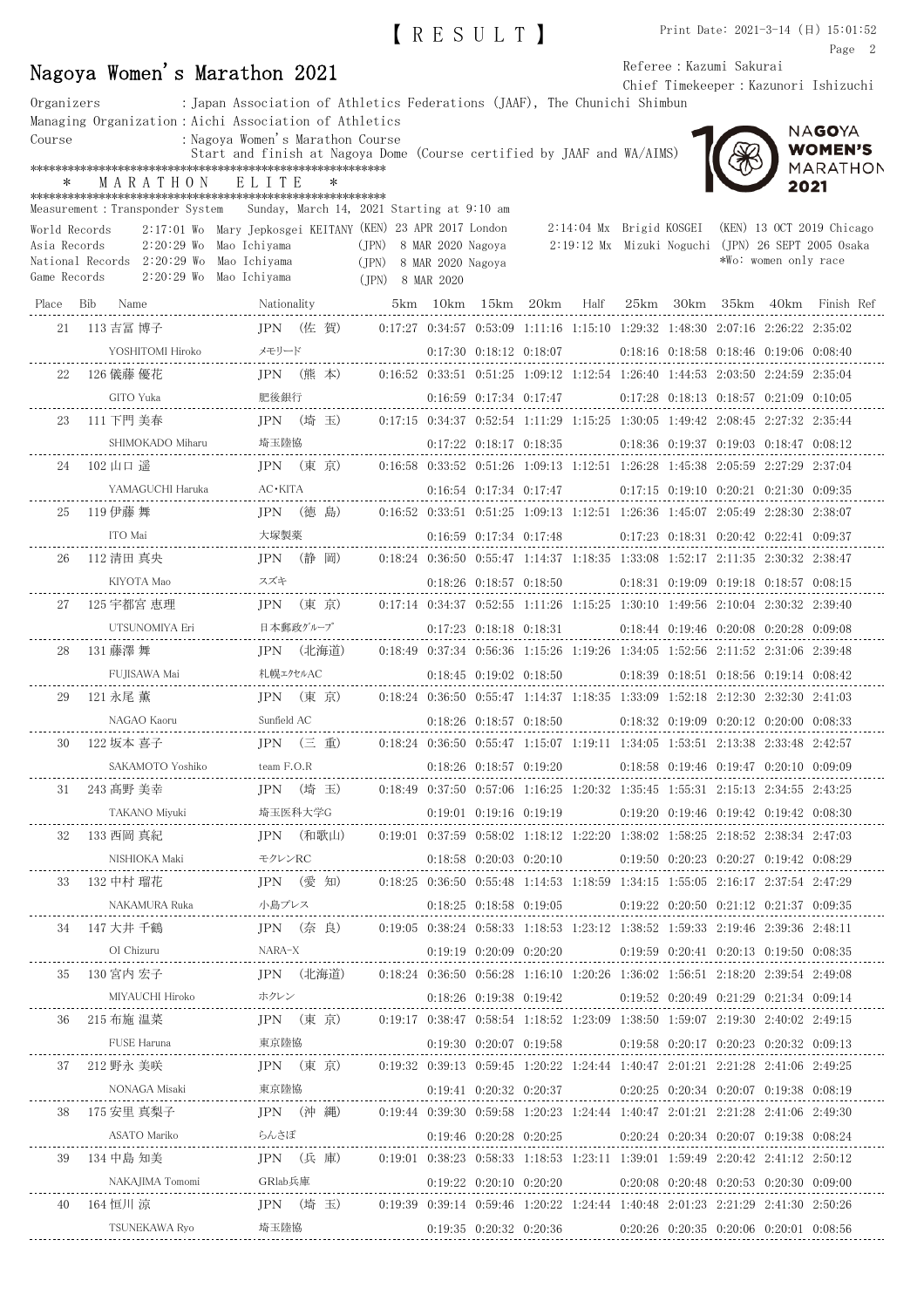|               |                                                                                                                   |                                                                                                                  |            |                                                                                           |                   | IRESULT)                      |                               |                          |                                                                                                     |                      | Print Date: $2021-3-14$ (日) $15:01:52$<br>Page 3   |  |
|---------------|-------------------------------------------------------------------------------------------------------------------|------------------------------------------------------------------------------------------------------------------|------------|-------------------------------------------------------------------------------------------|-------------------|-------------------------------|-------------------------------|--------------------------|-----------------------------------------------------------------------------------------------------|----------------------|----------------------------------------------------|--|
|               | Nagoya Women's Marathon 2021                                                                                      |                                                                                                                  |            |                                                                                           |                   |                               |                               |                          | Referee : Kazumi Sakurai                                                                            |                      |                                                    |  |
| Organizers    |                                                                                                                   | : Japan Association of Athletics Federations (JAAF), The Chunichi Shimbun                                        |            |                                                                                           |                   |                               |                               |                          |                                                                                                     |                      | Chief Timekeeper: Kazunori Ishizuchi               |  |
|               | Managing Organization:Aichi Association of Athletics                                                              |                                                                                                                  |            |                                                                                           |                   |                               |                               |                          |                                                                                                     |                      | NAGOYA                                             |  |
| Course        |                                                                                                                   | : Nagoya Women's Marathon Course<br>Start and finish at Nagoya Dome (Course certified by JAAF and WA/AIMS)       |            |                                                                                           |                   |                               |                               |                          |                                                                                                     |                      | <b>WOMEN'S</b>                                     |  |
| $\ast$        | MARATHON                                                                                                          | ELITE                                                                                                            |            |                                                                                           |                   |                               |                               |                          |                                                                                                     | 2021                 | MARATHON                                           |  |
|               |                                                                                                                   |                                                                                                                  |            | Sunday, March 14, 2021 Starting at 9:10 am                                                |                   |                               |                               |                          |                                                                                                     |                      |                                                    |  |
| World Records | Measurement : Transponder System                                                                                  | 2:17:01 Wo Mary Jepkosgei KEITANY (KEN) 23 APR 2017 London                                                       |            |                                                                                           |                   |                               |                               | 2:14:04 Mx Brigid KOSGEI |                                                                                                     |                      | (KEN) 13 OCT 2019 Chicago                          |  |
| Asia Records  |                                                                                                                   | 2:20:29 Wo Mao Ichiyama                                                                                          |            | (JPN) 8 MAR 2020 Nagoya                                                                   |                   |                               |                               |                          |                                                                                                     |                      | 2:19:12 Mx Mizuki Noguchi (JPN) 26 SEPT 2005 Osaka |  |
| Game Records  | National Records  2:20:29 Wo  Mao Ichiyama                                                                        | 2:20:29 Wo Mao Ichiyama                                                                                          |            | (JPN)<br>(JPN) 8 MAR 2020                                                                 | 8 MAR 2020 Nagoya |                               |                               |                          |                                                                                                     | *Wo: women only race |                                                    |  |
| Place Bib     | Name                                                                                                              | Nationality                                                                                                      |            |                                                                                           |                   | 5km 10km 15km 20km            |                               | Half                     |                                                                                                     |                      | 25km 30km 35km 40km Finish Ref                     |  |
| 41            | 140 右田 有奈                                                                                                         | $IPN$ (兵庫)                                                                                                       |            |                                                                                           |                   |                               |                               |                          | $0.19:41$ $0.39:13$ $0.59:22$ $1.19:45$ $1.24:01$ $1.39:40$ $1.59:49$ $2.20:20$ $2.41:30$ $2.50:34$ |                      |                                                    |  |
|               | MIGITA Yuna                                                                                                       | 武庫川女子大                                                                                                           |            |                                                                                           |                   | $0:19:32$ $0:20:09$ $0:20:23$ |                               |                          | $0.19.55$ $0.20.09$ $0.20.31$ $0.21.10$ $0.09.04$                                                   |                      |                                                    |  |
| 42            | 144 岩村 聖華                                                                                                         | JPN (熊本)                                                                                                         |            |                                                                                           |                   |                               |                               |                          | $0.19:42$ $0.39:30$ $0.59:59$ $1.20:22$ $1.24:43$ $1.40:48$ $2.01:22$ $2.21:28$ $2.41:30$ $2.50:42$ |                      |                                                    |  |
|               | IWAMURA Seika                                                                                                     | 熊本陸協                                                                                                             |            |                                                                                           |                   | $0:19:48$ $0:20:29$ $0:20:23$ |                               |                          | $0:20:26$ $0:20:34$ $0:20:06$ $0:20:02$ $0:09:12$                                                   |                      |                                                    |  |
| 43            | 154 河口 恵                                                                                                          |                                                                                                                  | JPN (福 岡)  |                                                                                           |                   |                               |                               |                          | $0.19:55$ $0.40:06$ $1:00:31$ $1:20:45$ $1:25:02$ $1:40:49$ $2:01:28$ $2:22:12$ $2:42:35$ $2:50:59$ |                      |                                                    |  |
|               | KAWAGUCHI Megumi                                                                                                  | 福岡陸協                                                                                                             |            |                                                                                           |                   | $0:20:11$ $0:20:25$ $0:20:14$ |                               |                          | $0:20:04$ $0:20:39$ $0:20:44$ $0:20:23$ $0:08:24$                                                   |                      |                                                    |  |
| 44            | 149 兼松 藍子                                                                                                         |                                                                                                                  | $IPN$ (埼玉) |                                                                                           |                   |                               |                               |                          | $0.19:41$ $0.39:13$ $0.59:45$ $1.20:22$ $1.24:44$ $1.40:47$ $2.01:22$ $2.21:38$ $2.42:09$ $2.51:06$ |                      |                                                    |  |
|               | KANEMATSU Aiko                                                                                                    | TEAM R×L                                                                                                         |            |                                                                                           |                   | $0:19:32$ $0:20:32$ $0:20:37$ |                               |                          | $0:20:25$ $0:20:35$ $0:20:16$ $0:20:31$ $0:08:57$                                                   |                      |                                                    |  |
| 45            | 179 三木 楓美子                                                                                                        |                                                                                                                  | $IPN$ (大阪) |                                                                                           |                   |                               |                               |                          | $0:20:07$ $0:40:26$ $1:00:58$ $1:21:35$ $1:25:52$ $1:41:54$ $2:02:24$ $2:22:31$ $2:42:33$ $2:51:16$ |                      |                                                    |  |
|               | MIKI Fumiko                                                                                                       |                                                                                                                  | 長居ランナーズ    |                                                                                           |                   | $0:20:19$ $0:20:32$ $0:20:37$ |                               |                          | $0:20:19$ $0:20:30$ $0:20:07$ $0:20:02$ $0:08:43$                                                   |                      |                                                    |  |
| 46            | 145 森田 光希                                                                                                         |                                                                                                                  | JPN (東 京)  |                                                                                           |                   |                               |                               |                          | $0:19:05$ $0:38:23$ $0:58:33$ $1:18:52$ $1:23:10$ $1:39:02$ $1:59:50$ $2:20:52$ $2:41:56$ $2:51:18$ |                      |                                                    |  |
|               | MORITA Miki                                                                                                       | 東京陸協                                                                                                             |            |                                                                                           |                   | $0:19:18$ $0:20:10$ $0:20:19$ |                               |                          | $0:20:10$ $0:20:48$ $0:21:02$ $0:21:04$ $0:09:22$                                                   |                      |                                                    |  |
| 47            | 155 田中 礼美                                                                                                         |                                                                                                                  | JPN (神奈川)  |                                                                                           |                   |                               |                               |                          | $0.19:40$ $0.39:13$ $0.59:22$ $1.19:45$ $1.24:02$ $1.39:40$ $1.59:49$ $2.20:45$ $2.42:15$ $2.51:27$ |                      |                                                    |  |
|               | TANAKA Yoshimi                                                                                                    | 平塚市陸協                                                                                                            |            |                                                                                           |                   | $0:19:33$ $0:20:09$ $0:20:23$ |                               |                          | $0.19.55$ $0.20.09$ $0.20.56$ $0.21.30$ $0.09.12$                                                   |                      |                                                    |  |
| 48            | 168 坂本 久美子                                                                                                        |                                                                                                                  | JPN (埼 玉)  |                                                                                           |                   |                               |                               |                          | $0:19:43$ $0:39:15$ $0:59:44$ $1:20:21$ $1:24:43$ $1:40:46$ $2:01:22$ $2:21:38$ $2:42:23$ $2:51:32$ |                      |                                                    |  |
|               | SAKAMOTO Kumiko                                                                                                   | 埼玉陸協                                                                                                             |            |                                                                                           |                   |                               | $0:19:32$ $0:20:29$ $0:20:37$ |                          | $0.20.25$ $0.20.36$ $0.20.16$ $0.20.45$ $0.09.09$                                                   |                      |                                                    |  |
| 49            | 153 鎌田 沙樹                                                                                                         | JPN                                                                                                              | (大 阪)      |                                                                                           |                   |                               |                               |                          | $0:19:41$ $0:39:12$ $0:59:45$ $1:20:22$ $1:24:44$ $1:40:47$ $2:01:21$ $2:21:36$ $2:42:09$ $2:51:36$ |                      |                                                    |  |
|               | KAMADA Saki                                                                                                       | 大阪陸協                                                                                                             |            |                                                                                           |                   |                               |                               |                          | $0:19:31$ $0:20:33$ $0:20:37$ $0:20:25$ $0:20:34$ $0:20:15$ $0:20:33$ $0:09:27$                     |                      |                                                    |  |
|               | 50 170 山鹿 由莉                                                                                                      |                                                                                                                  |            | JPN (埼玉) 0:19:44 0:39:29 0:59:58 1:20:22 1:24:44 1:40:48 2:01:21 2:21:28 2:42:19 2:51:47  |                   |                               |                               |                          |                                                                                                     |                      |                                                    |  |
|               |                                                                                                                   |                                                                                                                  |            |                                                                                           |                   |                               |                               |                          |                                                                                                     |                      |                                                    |  |
|               | 51 157 瀧波 美緒         JPN  (東 京)   0:19:42 0:39:14 0:59:46 1:20:22 1:24:43 1:40:47 2:01:20 2:21:21 2:42:14 2:51:54 |                                                                                                                  |            |                                                                                           |                   |                               |                               |                          |                                                                                                     |                      |                                                    |  |
|               | TAKINAMI Mio DreamAC 0:19:32 0:20:33 0:20:36 0:20:25 0:20:33 0:20:01 0:20:53 0:09:40                              |                                                                                                                  |            |                                                                                           |                   |                               |                               |                          |                                                                                                     |                      |                                                    |  |
|               | 52 - 135 後藤 奈津子                                                                                                   | JPN (宮 崎) 0:18:50 0:37:50 0:57:35 1:17:20 1:21:32 1:37:24 1:58:44 2:20:14 2:42:09 2:51:57                        |            |                                                                                           |                   |                               |                               |                          |                                                                                                     |                      |                                                    |  |
|               |                                                                                                                   |                                                                                                                  |            |                                                                                           |                   |                               |                               |                          |                                                                                                     |                      |                                                    |  |
|               | 53 138 近藤 瞳         JPN (東 京)   0:19:55 0:40:05 1:00:57 1:22:04 1:26:32 1:42:44 2:03:44 2:23:55 2:43:40 2:52:01   |                                                                                                                  |            |                                                                                           |                   |                               |                               |                          |                                                                                                     |                      |                                                    |  |
|               |                                                                                                                   |                                                                                                                  |            |                                                                                           |                   |                               |                               |                          |                                                                                                     |                      |                                                    |  |
| 54            | 160 青山 由佳                                                                                                         |                                                                                                                  |            | JPN (神奈川) 0:19:55 0:40:06 1:00:56 1:22:03 1:26:32 1:42:44 2:03:45 2:23:55 2:43:34 2:52:05 |                   |                               |                               |                          |                                                                                                     |                      |                                                    |  |
|               |                                                                                                                   |                                                                                                                  |            |                                                                                           |                   |                               |                               |                          |                                                                                                     |                      |                                                    |  |
| 55            | 148 志水 麻紗                                                                                                         | JPN (兵 庫)   0:19:43 0:39:13 0:59:46 1:20:23 1:24:44 1:40:48 2:01:22 2:21:51 2:42:48 2:52:07                      |            |                                                                                           |                   |                               |                               |                          |                                                                                                     |                      |                                                    |  |
|               |                                                                                                                   |                                                                                                                  |            |                                                                                           |                   |                               |                               |                          |                                                                                                     |                      |                                                    |  |
|               |                                                                                                                   | 56 143 太田 美紀子        JPN (京 都)   0:19:40 0:39:13 0:59:45 1:20:22 1:24:44 1:40:47 2:01:22 2:21:57 2:42:55 2:52:23 |            |                                                                                           |                   |                               |                               |                          |                                                                                                     |                      |                                                    |  |

京都炭山修行走 0:19:33 0:20:32 0:20:37 0:20:25 0:20:35 0:20:35 0:20:58 0:09:28

東京陸協 0:19:47 0:20:28 0:20:25 0:20:26 0:20:40 0:20:48 0:21:02 0:09:07

AC一宮 0:19:31 0:20:06 0:20:08 0:19:57 0:21:05 0:21:13 0:21:56 0:09:27

千葉陸協 0:19:28 0:20:27 0:20:35 0:20:45 0:20:56 0:21:01 0:21:10 0:09:11

 $0.20\mathpunct{:}43 \quad 0.21\mathpunct{:}03 \quad 0.20\mathpunct{:}52 \quad 0.20\mathpunct{:}25 \quad 0.08\mathpunct{:}23$ 

57 156 楠瀬 祐子 JPN (東 京) 0:19:42 0:39:29 0:59:57 1:20:22 1:24:45 1:40:48 2:01:28 2:22:16 2:43:18 2:52:25

58 159 横山 友里乃 JPN (愛 知) 0:19:17 0:38:48 0:58:54 1:19:02 1:23:19 1:38:59 2:00:04 2:21:17 2:43:13 2:52:40

59 139 仲田 光穂 JPN (千 葉) 0:19:17 0:38:45 0:59:12 1:19:47 1:24:14 1:40:32 2:01:28 2:22:29 2:43:39 2:52:50

60 161 斎藤 絵美 JPN (東 京) 0:19:56 0:40:06 1:00:58 1:22:04 1:26:33 1:42:47 2:03:50 2:24:42 2:45:07 2:53:30

CR2東日本 0:20:10 0:20:52 0:21:06

JPN (東 京)

(愛 知)

 $JPN$  (千 葉)

JPN (東 京)

OTA Mikiko

KUSUNOSE Yuko<br>----------------------------------

SAITO Emi

NAKATA Miho

\_\_\_\_\_\_\_\_\_\_\_\_\_\_\_\_\_

YOKOYAMA Yurino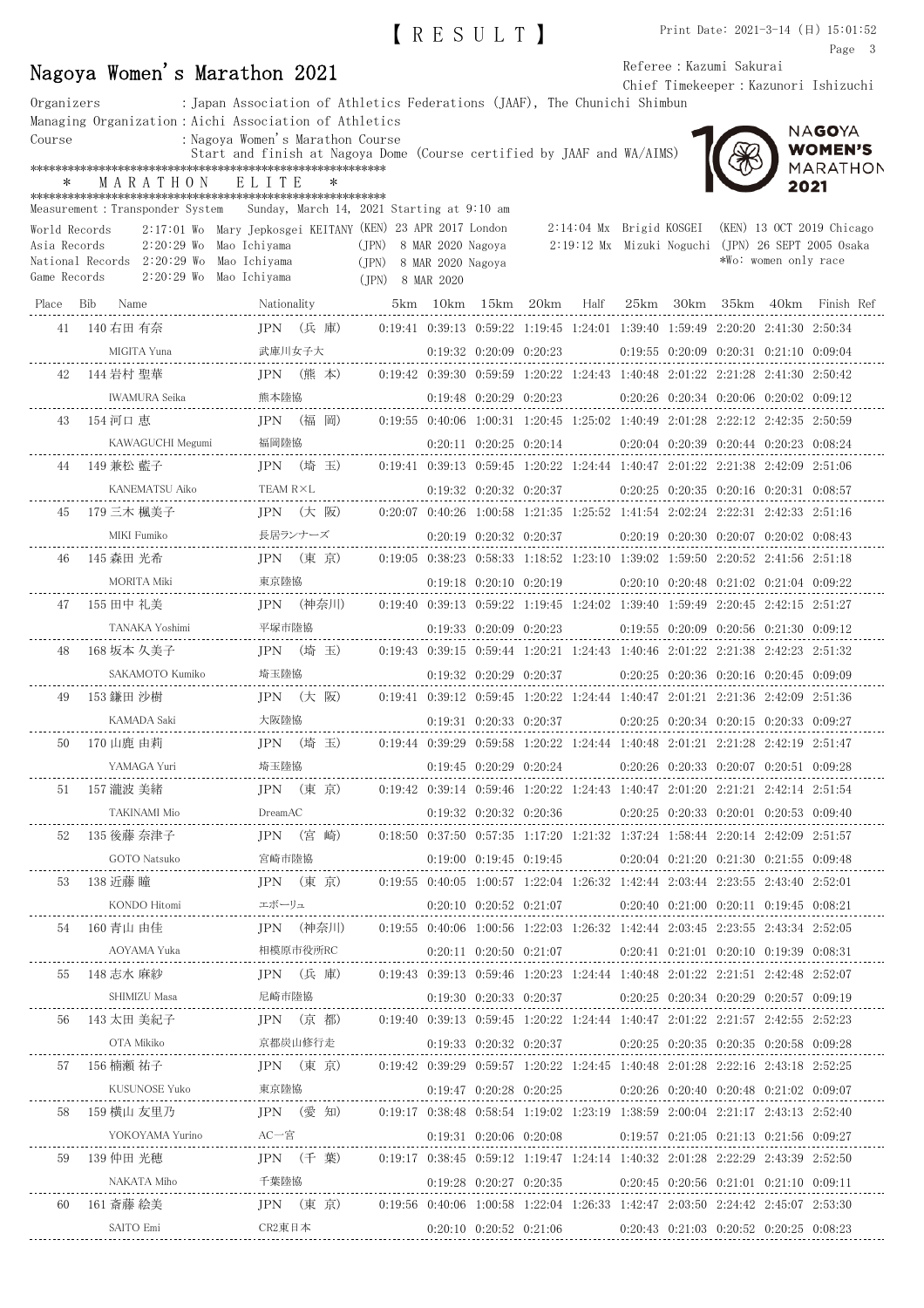|               |                                                        |                                  |                                                                                                             |      |                          | Page 4                                                                          |
|---------------|--------------------------------------------------------|----------------------------------|-------------------------------------------------------------------------------------------------------------|------|--------------------------|---------------------------------------------------------------------------------|
|               | Nagoya Women's Marathon 2021                           |                                  |                                                                                                             |      | Referee : Kazumi Sakurai |                                                                                 |
| Organizers    |                                                        |                                  | : Japan Association of Athletics Federations (JAAF), The Chunichi Shimbun                                   |      |                          | Chief Timekeeper: Kazunori Ishizuchi                                            |
|               | Managing Organization: Aichi Association of Athletics  |                                  |                                                                                                             |      |                          |                                                                                 |
| Course        |                                                        | : Nagoya Women's Marathon Course |                                                                                                             |      |                          | NAGOYA                                                                          |
|               |                                                        |                                  | Start and finish at Nagoya Dome (Course certified by JAAF and WA/AIMS)                                      |      |                          | WOMEN'S<br>MARATHON                                                             |
| ∗             | MARATHON                                               | ELITE                            |                                                                                                             |      |                          | 2021                                                                            |
|               |                                                        |                                  | Measurement: Transponder System Sunday, March 14, 2021 Starting at 9:10 am                                  |      |                          |                                                                                 |
| World Records |                                                        |                                  | 2:17:01 Wo Mary Jepkosgei KEITANY (KEN) 23 APR 2017 London                                                  |      | 2:14:04 Mx Brigid KOSGEI | (KEN) 13 OCT 2019 Chicago                                                       |
| Asia Records  | 2:20:29 Wo Mao Ichiyama                                |                                  | (JPN) 8 MAR 2020 Nagoya                                                                                     |      |                          | 2:19:12 Mx Mizuki Noguchi (JPN) 26 SEPT 2005 Osaka                              |
| Game Records  | National Records 2:20:29 Wo<br>2:20:29 Wo Mao Ichiyama | Mao Ichiyama                     | (JPN)<br>8 MAR 2020 Nagoya<br>(IPN) 8 MAR 2020                                                              |      |                          | *Wo: women only race                                                            |
|               |                                                        |                                  |                                                                                                             |      |                          |                                                                                 |
| Place         | Bib Name                                               | Nationality                      | 5km 10km 15km 20km                                                                                          | Half |                          | 25km 30km 35km 40km Finish Ref                                                  |
|               | 61 216 村田 さやか                                          | JPN (兵庫)                         | $0:19:42$ $0:39:15$ $0:59:44$ $1:20:21$ $1:24:43$ $1:40:46$ $2:01:21$ $2:21:47$ $2:43:31$ $2:53:30$         |      |                          |                                                                                 |
|               | MURATA Sayaka                                          | 神戸市陸協                            | $0:19:33$ $0:20:29$ $0:20:37$                                                                               |      |                          | $0:20:25$ $0:20:35$ $0:20:26$ $0:21:44$ $0:09:59$                               |
| 62            | 174 風見 節子                                              | $IPN$ (神奈川)                      | $0.19:43$ $0.39:40$ $1:00:14$ $1:21:12$ $1:25:35$ $1:42:03$ $2:03:00$ $2:23:51$ $2:44:45$ $2:53:58$         |      |                          |                                                                                 |
|               | KAZAMI Setsuko                                         | 横浜PMクラブ                          | $0:19:57$ $0:20:34$ $0:20:58$                                                                               |      |                          | 0:20:51 0:20:57 0:20:51 0:20:54 0:09:13                                         |
| 63            | 167 柿沼 久代                                              | $IPN$ (東京)                       | $0.19:44$ $0.39:30$ $0.59:57$ $1.20:23$ $1.24:45$ $1.40:48$ $2.01:28$ $2.22:52$ $2.45:04$ $2.54:29$         |      |                          |                                                                                 |
|               | KAKINUMA Hisayo                                        | Okojo                            | $0:19:46$ $0:20:27$ $0:20:26$                                                                               |      |                          | $0:20:25$ $0:20:40$ $0:21:24$ $0:22:12$ $0:09:25$                               |
| 64            | 195 弓削田 眞理子                                            | $IPN$ (埼玉)                       | $0.19:56$ $0.40:06$ $1.00:58$ $1.22:04$ $1.26:32$ $1.42:44$ $2.03:49$ $2.24:33$ $2.45:32$ $2.54:31$         |      |                          |                                                                                 |
|               | YUGETA Mariko                                          | 埼玉おごせ石川眼科                        | $0:20:10$ $0:20:52$ $0:21:06$                                                                               |      |                          | $0:20:40$ $0:21:05$ $0:20:44$ $0:20:59$ $0:08:59$                               |
| 65            | 172 下村 亜夕美                                             | $IPN$ (福 岡)                      | $0.19:55$ $0.40:06$ $1:00:57$ $1:22:03$ $1:26:33$ $1:42:44$ $2:03:45$ $2:24:22$ $2:45:21$ $2:54:44$         |      |                          |                                                                                 |
|               | SHIMOMURA Ayumi                                        | 福岡陸協                             | $0:20:11$ $0:20:51$ $0:21:06$                                                                               |      |                          | $0:20:41$ $0:21:01$ $0:20:37$ $0:20:59$ $0:09:23$                               |
| 66            | 239 勝山 真衣                                              | $IPN$ (東京)                       | $0.19:41$ $0.39:14$ $0.59:45$ $1:20:22$ $1:24:43$ $1:40:47$ $2:01:25$ $2:22:57$ $2:45:23$ $2:55:00$         |      |                          |                                                                                 |
|               | KATSUYAMA Mai                                          | eA東京                             | $0:19:33$ $0:20:31$ $0:20:37$                                                                               |      |                          | 0:20:25 0:20:38 0:21:32 0:22:26 0:09:37                                         |
| 67            | 201 坂川 真由美                                             | (愛 知)<br>JPN                     | $0.19:47$ $0.39:53$ $1.00:40$ $1.21:27$ $1.25:50$ $1.42:07$ $2.04:53$ $2.25:30$ $2.45:55$ $2.55:14$         |      |                          |                                                                                 |
|               | SAKAGAWA Mayumi                                        | $AC - 12$                        | $0:20:06$ $0:20:47$ $0:20:47$                                                                               |      |                          | $0:20:40$ $0:22:46$ $0:20:37$ $0:20:25$ $0:09:19$                               |
| 68            | 245 好士 理恵子                                             | $IPN$ (東京)                       | $0.19:05$ $0.38:23$ $0.58:33$ $1.18:53$ $1.23:11$ $1.39:02$ $1.59:54$ $2.21:41$ $2.44:48$ $2.55:24$         |      |                          |                                                                                 |
|               | KOSHI Rieko                                            | 狛江市陸協                            |                                                                                                             |      |                          | $0:19:18$ $0:20:10$ $0:20:20$ $0:20:09$ $0:20:52$ $0:21:47$ $0:23:07$ $0:10:36$ |
| 69            | 237 鶴谷 啓子                                              | $IPN$ (東京)                       | $0.20:42$ $0.41:14$ $1.02:12$ $1.23:07$ $1.27:33$ $1.43:46$ $2.04:53$ $2.25:38$ $2.46:20$ $2.55:30$         |      |                          |                                                                                 |
|               | TSURUYA Keiko                                          | エアラン東京                           | $0:20:32$ $0:20:58$ $0:20:55$                                                                               |      |                          | $0:20:39$ $0:21:07$ $0:20:45$ $0:20:42$ $0:09:10$                               |
|               | 70 224 西村 沙織里                                          |                                  | JPN (北海道)  0:20:08 0:40:33 1:02:03 1:23:07 1:27:32 1:43:47 2:04:54 2:25:45 2:46:31 2:55:51                  |      |                          |                                                                                 |
|               |                                                        |                                  |                                                                                                             |      |                          |                                                                                 |
|               | 71   219 正木 裕美                                         |                                  | JPN (東 京)   0.19:44 0.39:28 0.59:57 1.20:22 1.24:43 1.40:46 2.01:27 2.22:47 2.45:59 2.56:04                 |      |                          |                                                                                 |
|               |                                                        |                                  |                                                                                                             |      |                          |                                                                                 |
|               | 72   228 七田 陽子                                         |                                  | JPN (福 岡) 0:20:38 0:41:16 1:02:13 1:23:08 1:27:36 1:43:58 2:05:05 2:26:03 2:47:06 2:56:24                   |      |                          |                                                                                 |
|               |                                                        |                                  |                                                                                                             |      |                          |                                                                                 |
|               | 73 - 206 小穴 まゆみ                                        |                                  | JPN (東 京) 0:19:56 0:40:06 1:00:50 1:21:34 1:25:57 1:42:08 2:03:19 2:24:45 2:46:46 2:56:24                   |      |                          |                                                                                 |
|               |                                                        |                                  |                                                                                                             |      |                          |                                                                                 |
|               | 74 - 189 堀木 なお子                                        |                                  | JPN (愛 知) 0:20:58 0:41:40 1:02:54 1:24:04 1:28:33 1:45:05 2:05:56 2:26:35 2:47:16 2:56:29                   |      |                          |                                                                                 |
|               |                                                        |                                  |                                                                                                             |      |                          |                                                                                 |
|               | 75 204 植木 博子                                           |                                  | JPN (兵庫) 0:21:12 0:42:17 1:03:40 1:24:51 1:29:18 1:45:30 2:06:23 2:27:05 2:47:43 2:56:32                    |      |                          |                                                                                 |
|               |                                                        |                                  |                                                                                                             |      |                          |                                                                                 |
|               | 76   141 宮内 洋子                                         |                                  | JPN (北海道)   0:18:24 0:36:50 0:56:29 1:16:56 1:21:24 1:38:32 2:01:20 2:24:15 2:46:59 2:56:32                 |      |                          |                                                                                 |
|               |                                                        |                                  |                                                                                                             |      |                          |                                                                                 |
|               |                                                        |                                  |                                                                                                             |      |                          |                                                                                 |
|               | 77 178 北山 有香                                           |                                  | JPN (北海道) 0:20:19 0:40:50 1:02:06 1:23:07 1:27:32 1:43:45 2:04:54 2:26:19 2:47:31 2:56:48                   |      |                          |                                                                                 |
|               |                                                        |                                  |                                                                                                             |      |                          | $0:20:31$ $0:21:16$ $0:21:01$ $0:20:38$ $0:21:09$ $0:21:25$ $0:21:12$ $0:09:17$ |
| 78            | 137 筒本 恭実                                              |                                  | JPN (広島) 0:19:41 0:39:18 0:59:58 1:20:37 1:25:02 1:41:28 2:03:07 2:25:10 2:47:19 2:56:49                    |      |                          |                                                                                 |
|               |                                                        |                                  |                                                                                                             |      |                          | $0:19:37$ $0:20:40$ $0:20:39$ $0:20:51$ $0:21:39$ $0:22:03$ $0:22:09$ $0:09:30$ |
| 79            |                                                        |                                  | 220 石田 知世巳       JPN (京 都)  0:20:43 0:41:15 1:02:12 1:23:07 1:27:33 1:43:46 2:04:53 2:25:45 2:47:23 2:56:51 |      |                          |                                                                                 |
|               |                                                        |                                  |                                                                                                             |      |                          |                                                                                 |

80 218 佐橋 京子 JPN (愛 知) 0:20:19 0:40:50 1:02:01 1:23:06 1:27:32 1:43:46 2:04:54 2:26:08 2:47:39 2:57:03

SAHASHI Kyoko

庄内RT 0:20:31 0:21:11 0:21:05 0:20:40 0:21:08 0:21:14 0:21:31 0:09:24

【RESULT】

Print Date: 2021-3-14 (日) 15:01:52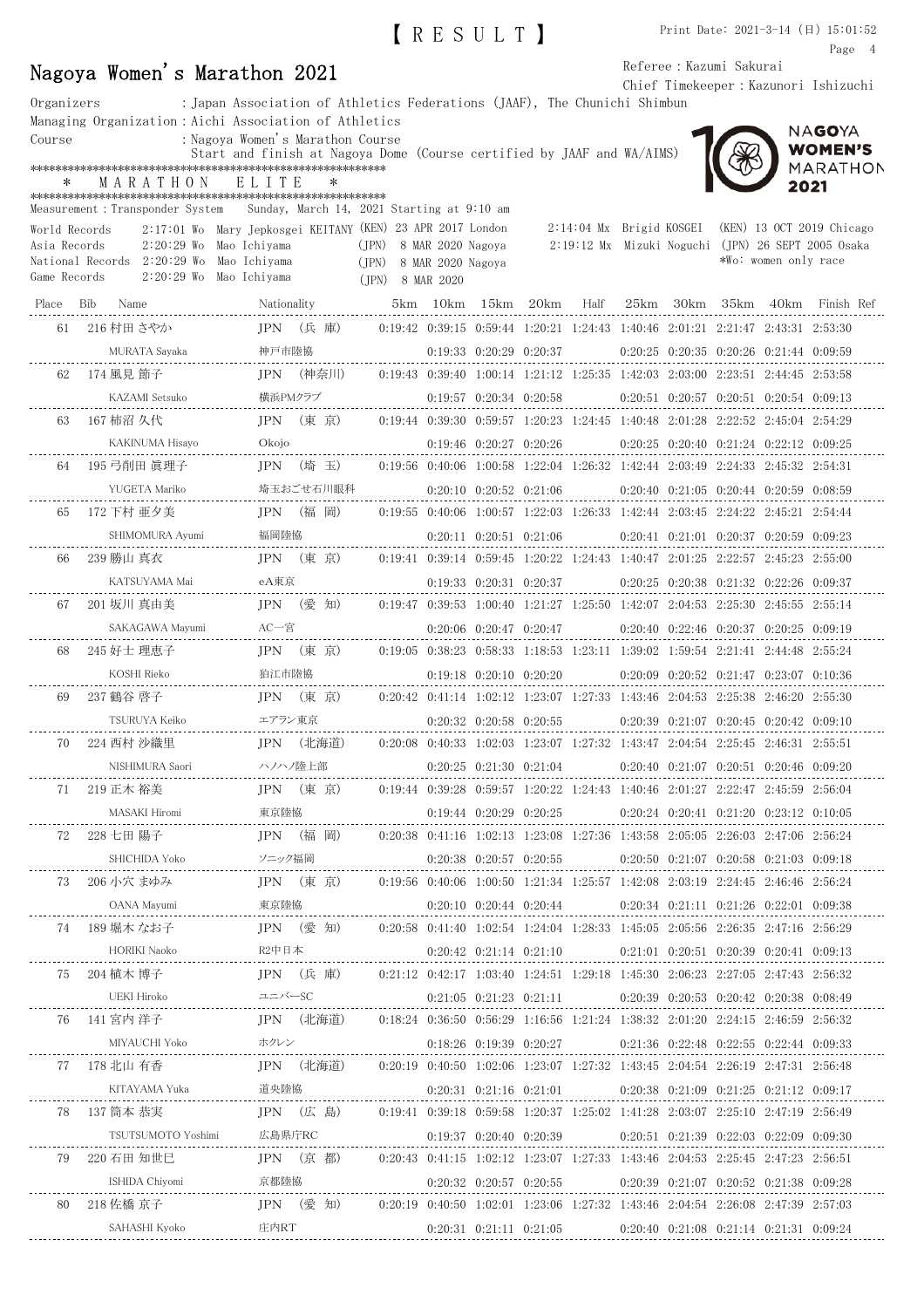|                                                                                                                         |                |               |                                                                                           |             |                                                                                           |  | IRESULTI                                                                                            |  |  |  |                          |  |                      | Print Date: $2021-3-14$ (日) $15:01:53$<br>Page 5       |  |
|-------------------------------------------------------------------------------------------------------------------------|----------------|---------------|-------------------------------------------------------------------------------------------|-------------|-------------------------------------------------------------------------------------------|--|-----------------------------------------------------------------------------------------------------|--|--|--|--------------------------|--|----------------------|--------------------------------------------------------|--|
|                                                                                                                         |                |               | Nagoya Women's Marathon 2021                                                              |             |                                                                                           |  |                                                                                                     |  |  |  | Referee : Kazumi Sakurai |  |                      |                                                        |  |
|                                                                                                                         |                |               |                                                                                           |             |                                                                                           |  |                                                                                                     |  |  |  |                          |  |                      | Chief Timekeeper: Kazunori Ishizuchi                   |  |
| Organizers                                                                                                              |                |               | : Japan Association of Athletics Federations (JAAF), The Chunichi Shimbun                 |             |                                                                                           |  |                                                                                                     |  |  |  |                          |  |                      |                                                        |  |
| Course                                                                                                                  |                |               | Managing Organization: Aichi Association of Athletics<br>: Nagoya Women's Marathon Course |             |                                                                                           |  |                                                                                                     |  |  |  |                          |  |                      | NAGOYA                                                 |  |
|                                                                                                                         |                |               | Start and finish at Nagoya Dome (Course certified by JAAF and WA/AIMS)                    |             |                                                                                           |  |                                                                                                     |  |  |  |                          |  |                      | <b>WOMEN'S</b>                                         |  |
|                                                                                                                         |                |               |                                                                                           |             |                                                                                           |  |                                                                                                     |  |  |  |                          |  |                      | MARATHON                                               |  |
| $\ast$                                                                                                                  |                | MARATHON      | ELITE                                                                                     | $\ast$      |                                                                                           |  |                                                                                                     |  |  |  |                          |  |                      | 2021                                                   |  |
|                                                                                                                         |                |               | Measurement: Transponder System Sunday, March 14, 2021 Starting at 9:10 am                |             |                                                                                           |  |                                                                                                     |  |  |  |                          |  |                      |                                                        |  |
| World Records                                                                                                           |                |               | 2:17:01 Wo Mary Jepkosgei KEITANY (KEN) 23 APR 2017 London                                |             |                                                                                           |  |                                                                                                     |  |  |  |                          |  |                      | 2:14:04 Mx Brigid KOSGEI (KEN) 13 OCT 2019 Chicago     |  |
| Asia Records                                                                                                            |                |               | $2:20:29$ Wo Mao Ichiyama<br>Mao Ichiyama                                                 |             | (JPN) 8 MAR 2020 Nagoya                                                                   |  |                                                                                                     |  |  |  |                          |  | *Wo: women only race | $2:19:12$ Mx Mizuki Noguchi (JPN) 26 SEPT 2005 Osaka   |  |
| National Records 2:20:29 Wo<br>(JPN) 8 MAR 2020 Nagoya<br>2:20:29 Wo Mao Ichiyama<br>Game Records<br>$(JPN)$ 8 MAR 2020 |                |               |                                                                                           |             |                                                                                           |  |                                                                                                     |  |  |  |                          |  |                      |                                                        |  |
|                                                                                                                         | Place Bib Name |               |                                                                                           | Nationality |                                                                                           |  |                                                                                                     |  |  |  |                          |  |                      | 5km 10km 15km 20km Half 25km 30km 35km 40km Finish Ref |  |
| 81                                                                                                                      | 152 薄井 身之      |               |                                                                                           |             | JPN (大阪) 0:19:55 0:40:05 1:00:55 1:21:56 1:26:21 1:42:42 2:04:05 2:25:48 2:47:39 2:57:10  |  |                                                                                                     |  |  |  |                          |  |                      |                                                        |  |
|                                                                                                                         |                | USUI Miyuki   | 大阪陸協                                                                                      |             |                                                                                           |  | $0:20:10$ $0:20:50$ $0:21:01$ $0:20:46$ $0:21:23$ $0:21:43$ $0:21:51$ $0:09:31$                     |  |  |  |                          |  |                      |                                                        |  |
| 82                                                                                                                      | 236 上原 千貴      |               |                                                                                           |             | JPN (東 京) 0:20:55 0:41:46 1:02:54 1:23:52 1:28:24 1:44:52 2:05:56 2:27:12 2:48:20 2:57:25 |  |                                                                                                     |  |  |  |                          |  |                      |                                                        |  |
|                                                                                                                         |                |               |                                                                                           |             |                                                                                           |  | $0:20:51$ $0:21:08$ $0:20:58$ $0:21:00$ $0:21:04$ $0:21:16$ $0:21:08$ $0:09:05$                     |  |  |  |                          |  |                      |                                                        |  |
| 83                                                                                                                      | 185 下平 麿利子     |               |                                                                                           | IPN (東 京)   |                                                                                           |  | $0.19:56$ $0.40:05$ $1:00:57$ $1.22:04$ $1.26:33$ $1.42:47$ $2.04:15$ $2.25:56$ $2.48:06$ $2.57:33$ |  |  |  |                          |  |                      |                                                        |  |
|                                                                                                                         |                |               |                                                                                           |             |                                                                                           |  | $0:20:09$ $0:20:52$ $0:21:07$ $0:20:43$ $0:21:28$ $0:21:41$ $0:22:10$ $0:09:27$                     |  |  |  |                          |  |                      |                                                        |  |
| 84                                                                                                                      | 196 浅野 ひろみ     |               |                                                                                           |             | JPN (愛 知) 0:20:03 0:40:09 1:00:59 1:22:05 1:26:34 1:42:45 2:04:07 2:26:10 2:48:07 2:57:35 |  |                                                                                                     |  |  |  |                          |  |                      |                                                        |  |
|                                                                                                                         |                | ASANO Hiromi  | 庄内RT                                                                                      |             |                                                                                           |  | $0:20:06$ $0:20:50$ $0:21:06$ $0:20:40$ $0:21:22$ $0:22:03$ $0:21:57$ $0:09:28$                     |  |  |  |                          |  |                      |                                                        |  |
| 85                                                                                                                      | 244 須河内 和実     |               |                                                                                           | IPN (福 岡)   |                                                                                           |  | 0:19:06 0:38:24 0:58:34 1:18:54 1:23:12 1:39:03 1:59:51 2:21:04 2:46:53 2:57:38                     |  |  |  |                          |  |                      |                                                        |  |
|                                                                                                                         |                | SUGOCHI Nami  |                                                                                           |             | 福岡マスターズ                                                                                   |  | $0:19:18$ $0:20:10$ $0:20:20$ $0:20:09$ $0:20:48$ $0:21:13$ $0:25:49$ $0:10:45$                     |  |  |  |                          |  |                      |                                                        |  |
| 86                                                                                                                      | 176 北谷 友梨佳     |               |                                                                                           | JPN (愛知)    | 0:20:26 0:41:02 1:02:02 1:23:06 1:27:31 1:43:45 2:04:54 2:26:32 2:48:16 2:57:44           |  |                                                                                                     |  |  |  |                          |  |                      |                                                        |  |
|                                                                                                                         |                | KITAYA Yurika | 愛知陸協                                                                                      |             |                                                                                           |  | $0:20:36$ $0:21:00$ $0:21:04$ $0:20:39$ $0:21:09$ $0:21:38$ $0:21:44$ $0:09:28$                     |  |  |  |                          |  |                      |                                                        |  |
| 87                                                                                                                      | 246 河村 英理香     |               |                                                                                           | JPN (愛 知)   |                                                                                           |  | $0:19:32$ $0:39:13$ $0:59:45$ $1:20:22$ $1:24:44$ $1:40:46$ $2:01:22$ $2:22:12$ $2:46:25$ $2:57:50$ |  |  |  |                          |  |                      |                                                        |  |

KAWAMURA Erika 敷島製パンPasco 0:19:41 0:20:32 0:20:37 0:20:24 0:20:36 0:20:50 0:24:13 0:11:25

<u>-------</u>

| 88 | 207 柑子木 絵美           | <b>IPN</b> | (三 重)     |  |                               |  |  | $0:20:07$ $0:40:32$ $1:02:02$ $1:23:07$ $1:27:32$ $1:43:46$ $2:04:55$ $2:26:31$ $2:48:34$ $2:58:03$ |  |
|----|----------------------|------------|-----------|--|-------------------------------|--|--|-----------------------------------------------------------------------------------------------------|--|
|    | KOJIKI Emi           | 鹿族         |           |  | $0:20:25$ $0:21:30$ $0:21:05$ |  |  | $0:20:39$ $0:21:09$ $0:21:36$ $0:22:03$ $0:09:29$                                                   |  |
| 89 | 227 大島 梢             |            | IPN (東京)  |  |                               |  |  | $0.20:38$ $0.41:08$ $1.02:02$ $1.23:06$ $1.27:30$ $1.43:46$ $2.04:54$ $2.26:08$ $2.48:07$ $2.58:08$ |  |
|    | OSHIMA Kozue         | CR2東日本     |           |  | $0:20:30$ $0:20:54$ $0:21:04$ |  |  | $0:20:40$ $0:21:08$ $0:21:14$ $0:21:59$ $0:10:01$                                                   |  |
| 90 | 202 早崎 麻美            |            | IPN (北海道) |  |                               |  |  | $0.20:50$ $0.41:38$ $1:02:55$ $1:24:05$ $1:28:36$ $1:45:10$ $2:06:23$ $2:27:51$ $2:48:57$ $2:58:21$ |  |
|    | HAYASAKI Mami        | 旭川走友会      |           |  | $0:20:48$ $0:21:17$ $0:21:10$ |  |  | $0:21:05$ $0:21:13$ $0:21:28$ $0:21:06$ $0:09:24$                                                   |  |
| 91 | 193 田邉 ひとみ           |            | IPN (愛 知) |  |                               |  |  | $0.20:18$ $0.40:33$ $1.02:02$ $1.23:08$ $1.27:34$ $1.43:47$ $2.04:56$ $2.26:47$ $2.48:46$ $2.58:21$ |  |
|    | <b>TANABE Hitomi</b> | 庄内RT       |           |  | $0:20:15$ $0:21:29$ $0:21:06$ |  |  | $0:20:39$ $0:21:09$ $0:21:51$ $0:21:59$ $0:09:35$                                                   |  |
| 92 | 183 花岡 洋子            | IPN        | (福<br>岡)  |  |                               |  |  | $0:20:09$ $0:40:33$ $1:02:02$ $1:23:07$ $1:27:33$ $1:43:47$ $2:04:55$ $2:26:36$ $2:48:34$ $2:58:22$ |  |
|    | HANAOKA Yoko         | 博多陸友会      |           |  | $0:20:24$ $0:21:29$ $0:21:05$ |  |  | $0:20:40$ $0:21:08$ $0:21:41$ $0:21:58$ $0:09:48$                                                   |  |
| 93 | 191 萩原 有香            | <b>IPN</b> | 阪)<br>(大  |  |                               |  |  | $0:19:53$ $0:40:05$ $1:00:56$ $1:22:03$ $1:26:32$ $1:42:48$ $2:04:23$ $2:26:36$ $2:49:10$ $2:59:07$ |  |
|    | HAGIWARA Yuka        | ラン愛練習会     |           |  | $0:20:12$ $0:20:51$ $0:21:07$ |  |  | $0:20:45$ $0:21:35$ $0:22:13$ $0:22:34$ $0:09:57$                                                   |  |
| 94 | 242 平山 真由美           |            | IPN (東京)  |  |                               |  |  | $0.20:47$ $0.41:19$ $1.02:35$ $1.23:49$ $1.28:19$ $1.44:53$ $2.06:22$ $2.27:50$ $2.49:33$ $2.59:09$ |  |
|    | HIRAYAMA Mayumi      | アトミクラブ     |           |  | $0:20:32$ $0:21:16$ $0:21:14$ |  |  | $0:21:04$ $0:21:29$ $0:21:28$ $0:21:43$ $0:09:36$                                                   |  |
|    |                      |            |           |  |                               |  |  |                                                                                                     |  |

----------------

| 94  | 242 平山 真由美       | <b>IPN</b> | (東 京)     |  | $0.20.47$ $0.41.19$ $1.02.35$ $1.23.49$ $1.28.19$ $1.44.53$ $2.06.22$ $2.27.50$ $2.49.33$ $2.59.09$ |  |  |                                                   |  |
|-----|------------------|------------|-----------|--|-----------------------------------------------------------------------------------------------------|--|--|---------------------------------------------------|--|
|     | HIRAYAMA Mayumi  | アトミクラブ     |           |  | $0:20:32$ $0:21:16$ $0:21:14$                                                                       |  |  | $0:21:04$ $0:21:29$ $0:21:28$ $0:21:43$ $0:09:36$ |  |
| 95  | 208 吉光 和恵        | <b>IPN</b> | (岡山)      |  | $0.20:59$ $0.41:37$ $1.02:54$ $1.24:05$ $1.28:34$ $1.45:06$ $2.06:23$ $2.27:50$ $2.49:36$ $2.59:09$ |  |  |                                                   |  |
|     | YOSHIMITSU Kazue |            | 倉敷福田走友会   |  | $0:20:38$ $0:21:17$ $0:21:11$                                                                       |  |  | $0:21:01$ $0:21:17$ $0:21:27$ $0:21:46$ $0:09:33$ |  |
| 96  | 233 江部 桃子        | <b>IPN</b> | (新 潟)     |  | $0:19:44$ $0:39:25$ $0:59:59$ $1:20:24$ $1:24:45$ $1:41:18$ $2:03:39$ $2:26:39$ $2:49:29$ $2:59:11$ |  |  |                                                   |  |
|     | EBE Momoko       | チームT&M     |           |  | $0:19:41$ $0:20:34$ $0:20:25$                                                                       |  |  | $0:20.54$ $0:22.21$ $0:23.00$ $0:22.50$ $0.09.42$ |  |
| 97  | 146 文村 美和        |            | IPN (大分)  |  | $0:19:42$ $0:39:30$ $0:59:59$ $1:20:23$ $1:24:46$ $1:40:49$ $2:02:20$ $2:25:03$ $2:48:45$ $2:59:20$ |  |  |                                                   |  |
|     | FUMIMURA Miwa    | 大分陸協       |           |  | $0:19:48$ $0:20:29$ $0:20:24$                                                                       |  |  | $0:20:26$ $0:21:31$ $0:22:43$ $0:23:42$ $0:10:35$ |  |
| 98  | 169 益田 裕美        |            | IPN (東京)  |  | $0:20:00$ $0:40:05$ $1:01:09$ $1:22:35$ $1:27:02$ $1:43:49$ $2:05:57$ $2:28:05$ $2:50:00$ $2:59:23$ |  |  |                                                   |  |
|     | MASUDA Hiromi    | キャタピーRC    |           |  | $0:20:05$ $0:21:04$ $0:21:26$                                                                       |  |  | $0:21:14$ $0:22:08$ $0:22:08$ $0:21:55$ $0:09:23$ |  |
| 99  | 231 足立 結香        | <b>IPN</b> | (福 岡)     |  | $0.20:59$ $0.41:38$ $1.02:53$ $1.24:04$ $1.28:36$ $1.45:06$ $2.06:31$ $2.28:26$ $2.50:18$ $2.59:35$ |  |  |                                                   |  |
|     | ADACHI Yuka      |            | 本城陸上クラブ   |  | $0:20:39$ $0:21:15$ $0:21:11$                                                                       |  |  | $0.21:02$ $0.21:25$ $0.21:55$ $0.21:52$ $0.09:17$ |  |
| 100 | 240 梨本 侑季        |            | IPN (神奈川) |  | $0:20:08$ $0:40:32$ $1:01:04$ $1:21:49$ $1:26:07$ $1:42:12$ $2:04:01$ $2:27:56$ $2:50:14$ $2:59:42$ |  |  |                                                   |  |
|     | NASHIMOTO Yuki   | 横浜市陸協      |           |  | $0:20:24$ $0:20:32$ $0:20:45$                                                                       |  |  | $0:20:23$ $0:21:49$ $0:23:55$ $0:22:18$ $0:09:28$ |  |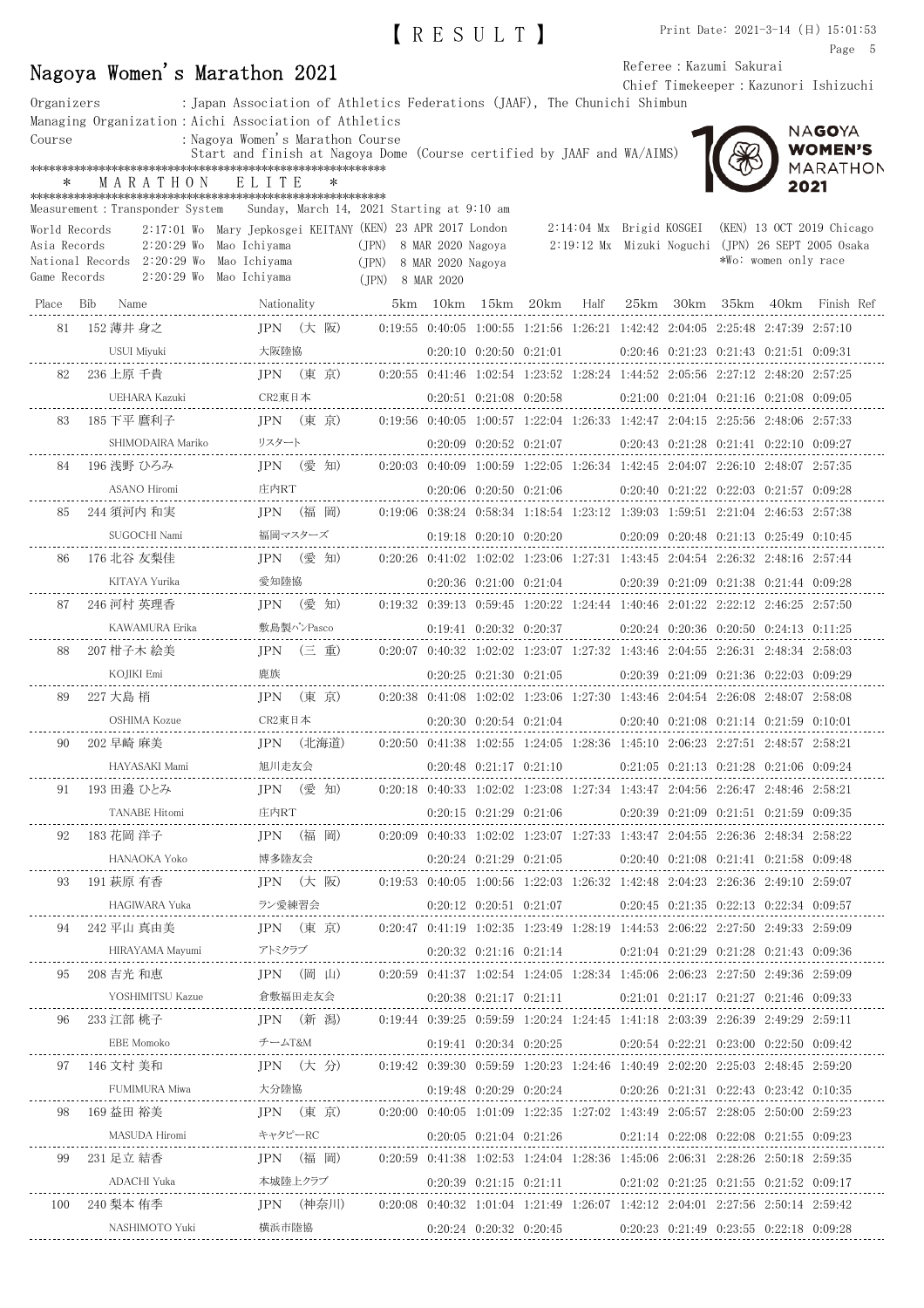|             | Nagoya Women's Marathon 2021                              |                                                                                                                                                                                                                                                                                                                                                              |                         |                                                                                                                                     | RESULT ]                                                                        |  |  | Referee : Kazumi Sakurai |                      | Print Date: 2021-3-14 (日) 15:01:53<br>Page 6<br>Chief Timekeeper: Kazunori Ishizuchi                     |
|-------------|-----------------------------------------------------------|--------------------------------------------------------------------------------------------------------------------------------------------------------------------------------------------------------------------------------------------------------------------------------------------------------------------------------------------------------------|-------------------------|-------------------------------------------------------------------------------------------------------------------------------------|---------------------------------------------------------------------------------|--|--|--------------------------|----------------------|----------------------------------------------------------------------------------------------------------|
| Course<br>∗ | MARATHON                                                  | Organizers : Japan Association of Athletics Federations (JAAF), The Chunichi Shimbun<br>Managing Organization: Aichi Association of Athletics<br>: Nagoya Women's Marathon Course<br>Start and finish at Nagoya Dome (Course certified by JAAF and WA/AIMS)<br>ELITE<br>$\ast$<br>Measurement: Transponder System Sunday, March 14, 2021 Starting at 9:10 am |                         |                                                                                                                                     |                                                                                 |  |  |                          | 2021                 | NAGOYA<br><b>WOMEN'S</b><br>MARATHON                                                                     |
|             | World Records<br>National Records 2:20:29 Wo Mao Ichiyama | 2:17:01 Wo Mary Jepkosgei KEITANY (KEN) 23 APR 2017 London<br>Asia Records 2:20:29 Wo Mao Ichiyama (JPN) 8 MAR 2020 Nagoya<br>Game Records 2:20:29 Wo Mao Ichiyama (JPN) 8 MAR 2020                                                                                                                                                                          | (JPN) 8 MAR 2020 Nagoya |                                                                                                                                     |                                                                                 |  |  |                          | *Wo: women only race | 2:14:04 Mx Brigid KOSGEI (KEN) 13 OCT 2019 Chicago<br>2:19:12 Mx Mizuki Noguchi (JPN) 26 SEPT 2005 Osaka |
|             |                                                           | Place Bib Name Nationality 5km 10km 15km 20km Half 25km 30km 35km 40km Finish Ref                                                                                                                                                                                                                                                                            |                         |                                                                                                                                     |                                                                                 |  |  |                          |                      |                                                                                                          |
|             | 101   241 脇田 亜希子                                          | JPN (大阪) 0:21:00 0:41:39 1:02:54 1:24:05 1:28:36 1:45:07 2:06:50 2:28:55 2:50:50 2:59:43                                                                                                                                                                                                                                                                     |                         |                                                                                                                                     |                                                                                 |  |  |                          |                      |                                                                                                          |
|             |                                                           |                                                                                                                                                                                                                                                                                                                                                              |                         |                                                                                                                                     |                                                                                 |  |  |                          |                      |                                                                                                          |
|             | 102 163 村田 祥江                                             | JPN (三 重) 0:20:07 0:40:32 1:02:02 1:23:07 1:27:32 1:43:46 2:04:54 2:26:20 2:49:50 2:59:53                                                                                                                                                                                                                                                                    |                         |                                                                                                                                     |                                                                                 |  |  |                          |                      |                                                                                                          |
|             |                                                           |                                                                                                                                                                                                                                                                                                                                                              |                         |                                                                                                                                     | $0:20:25$ $0:21:30$ $0:21:05$ $0:20:39$ $0:21:08$ $0:21:26$ $0:23:30$ $0:10:03$ |  |  |                          |                      |                                                                                                          |
|             |                                                           | 103 217 辻中 友理         JPN (大 阪)   0:21:00 0:41:43 1:02:55 1:24:06 1:28:38 1:45:07 2:06:31 2:28:25 2:50:43 2:59:59                                                                                                                                                                                                                                            |                         |                                                                                                                                     |                                                                                 |  |  |                          |                      |                                                                                                          |
|             |                                                           | TSUJINAKA Yuri     楽しかったらEEYAN        0:20:43 0:21:12 0:21:11      0:21:01 0:21:24 0:21:54 0:22:18 0:09:16                                                                                                                                                                                                                                                   |                         |                                                                                                                                     |                                                                                 |  |  |                          |                      |                                                                                                          |
|             |                                                           | 104 181 塚本 ゆかり JPN (奈良) 0:19:56 0:40:06 1:00:57 1:22:03 1:26:33 1:43:14 2:04:56 2:27:15 2:50:06 3:00:01                                                                                                                                                                                                                                                      |                         |                                                                                                                                     |                                                                                 |  |  |                          |                      |                                                                                                          |
|             |                                                           |                                                                                                                                                                                                                                                                                                                                                              |                         |                                                                                                                                     |                                                                                 |  |  |                          |                      |                                                                                                          |
|             | 105 211 榎本 久子                                             | JPN (東 京) 0:20:38 0:41:09 1:02:13 1:23:32 1:28:03 1:44:51 2:06:22 2:28:04 2:50:21 3:00:06                                                                                                                                                                                                                                                                    |                         |                                                                                                                                     |                                                                                 |  |  |                          |                      |                                                                                                          |
|             |                                                           |                                                                                                                                                                                                                                                                                                                                                              |                         | $\begin{array}{cccccccc} 0:20:31 & 0:21:04 & 0:21:19 & & & & 0:21:19 & 0:21:31 & 0:21:42 & 0:22:17 & 0:09:45 \\ \hline \end{array}$ |                                                                                 |  |  |                          |                      |                                                                                                          |
|             |                                                           | the second contract of the second contract of the second second second second second second second second second second second second second second second second second second second second second second second second seco                                                                                                                               |                         |                                                                                                                                     |                                                                                 |  |  |                          |                      |                                                                                                          |

|     | 100 411 夜坐 八丁                                  |         | コエコマー マホー ガン                                                                                                         | 0.00.00 0.11.00 1.02.10 1.20.02 1.20.00 1.11.01 2.00.22 2.20.01 2.00.21 0.00.02 |                               |                               |                               |  |                                                                                                     |  |  |
|-----|------------------------------------------------|---------|----------------------------------------------------------------------------------------------------------------------|---------------------------------------------------------------------------------|-------------------------------|-------------------------------|-------------------------------|--|-----------------------------------------------------------------------------------------------------|--|--|
|     | ENOMOTO Hisako<br>(0<br>.--------------        | AC∙KITA |                                                                                                                      |                                                                                 |                               |                               | $0:20:31$ $0:21:04$ $0:21:19$ |  | $0:21:19$ $0:21:31$ $0:21:42$ $0:22:17$ $0:09:45$                                                   |  |  |
| 106 | 136 木村 美王                                      |         | JPN (大阪) 0:19:41 0:39:12 0:59:23 1:19:45 1:24:01 1:39:49 2:04:12 2:25:35 2:50:36 3:00:38                             |                                                                                 |                               |                               |                               |  |                                                                                                     |  |  |
|     | KIMURA Mio<br>______________________           |         | 大阪長居AC                                                                                                               |                                                                                 | 0:19:31 0:20:11 0:20:22       |                               |                               |  | $0:20:04$ $0:24:23$ $0:21:23$ $0:25:01$ $0:10:02$                                                   |  |  |
| 107 | 180 橘 彩                                        |         | JPN (東 京)                                                                                                            |                                                                                 |                               |                               |                               |  | $0:20:53$ $0:41:36$ $1:02:51$ $1:24:04$ $1:28:32$ $1:45:06$ $2:06:39$ $2:28:32$ $2:51:14$ $3:00:55$ |  |  |
|     | TACHIBANA Aya                                  | 東京陸協    |                                                                                                                      |                                                                                 |                               | $0:20:43$ $0:21:15$ $0:21:13$ |                               |  | $0:21:02$ $0:21:33$ $0:21:53$ $0:22:42$ $0:09:41$                                                   |  |  |
| 108 | 205 上野 智賀                                      |         | JPN (三 重)   0:20:46 0:41:37 1:02:53 1:24:04 1:28:33 1:45:12 2:07:00 2:29:00 2:51:34 3:01:22                          |                                                                                 |                               |                               |                               |  |                                                                                                     |  |  |
|     | UENO Chika<br>-------------------------------- |         | team F.O.R $0:20:51$ $0:21:16$ $0:21:11$                                                                             |                                                                                 |                               |                               |                               |  | 0:21:08 0:21:48 0:22:00 0:22:34 0:09:48                                                             |  |  |
| 109 | 187 冨井 菜月                                      |         | IPN (東 京)                                                                                                            |                                                                                 |                               |                               |                               |  | $0.19:17$ $0.38:47$ $0.59:12$ $1.19:51$ $1.24:17$ $1.40:33$ $2.02:31$ $2.25:58$ $2.50:11$ $3.01:46$ |  |  |
|     | TOMII Natsuki                                  | 東京陸協    |                                                                                                                      |                                                                                 |                               | $0:19:30$ $0:20:25$ $0:20:39$ |                               |  | $0:20:42$ $0:21:58$ $0:23:27$ $0:24:13$ $0:11:35$                                                   |  |  |
| 110 | 192 松野 真帆                                      |         | JPN (愛 知)   0.19:44 0.39:30 1.00:31 1.21:23 1.25:46 1.42:55 2.06:11 2.28:40 2.51:33 3.01:51                          |                                                                                 |                               |                               |                               |  |                                                                                                     |  |  |
|     | MATSUNO Maho<br>-<br>---------------           | 安城快足AC  |                                                                                                                      |                                                                                 | $0:19:46$ $0:21:01$ $0:20:52$ |                               |                               |  | 0:21:32 0:23:16 0:22:29 0:22:53 0:10:18                                                             |  |  |
| 111 | 203 伊藤 由香                                      |         | JPN (愛 知)                                                                                                            | 0:20:49 0:41:33 1:02:35 1:23:41 1:28:12 1:44:42 2:06:23 2:28:36 2:51:38 3:01:56 |                               |                               |                               |  |                                                                                                     |  |  |
|     | ITO Yuka<br>------------------------           | 中馬塾     | $0:20:44 \quad 0:21:02 \quad 0:21:06 \quad 0:21:01 \quad 0:21:41 \quad 0:22:13 \quad 0:23:02 \quad 0:10:18$          |                                                                                 |                               |                               |                               |  |                                                                                                     |  |  |
| 112 | 222 永長 佐智子                                     |         | JPN (兵 庫)                                                                                                            |                                                                                 |                               |                               |                               |  | $0.20:47$ $0.41:39$ $1.03:20$ $1.24:58$ $1.29:33$ $1.46:18$ $2.08:07$ $2.30:21$ $2.52:34$ $3.02:16$ |  |  |
|     | EINAGA Sachiko                                 |         | 明石大橋AC<br>-------------------------------                                                                            |                                                                                 |                               | $0:20:52$ $0:21:41$ $0:21:38$ |                               |  | $0.21:20$ $0.21:49$ $0.22:14$ $0.22:13$ $0.09:42$                                                   |  |  |
| 113 | 108 青山 瑠衣                                      |         | $IPN$ $($ $+$ 葉)                                                                                                     |                                                                                 |                               |                               |                               |  | $0.19.02$ $0.38.48$ $1.00.19$ $1.22.10$ $1.26.38$ $1.44.03$ $2.06.38$ $2.28.56$ $2.52.16$ $3.02.25$ |  |  |
|     | AOYAMA Rui                                     |         | $22.151$ $22.25$ $0.23.20$ $0.10.09$ $0.19.46$ $0.21.31$ $0.21.51$ $0.21.53$ $0.22.35$ $0.22.18$ $0.23.20$ $0.10.09$ |                                                                                 |                               |                               |                               |  |                                                                                                     |  |  |
| 114 | 221 勝浦 みどり                                     |         | IPN (埼 玉)                                                                                                            |                                                                                 |                               |                               |                               |  | $0.20.33$ $0.41.09$ $1.02.13$ $1.23.32$ $1.28.08$ $1.44.54$ $2.06.24$ $2.29.08$ $2.52.37$ $3.02.28$ |  |  |
|     | KATSUURA Midori                                |         | 大江戸飛脚会                                                                                                               |                                                                                 |                               | 0:20:36 0:21:04 0:21:19       |                               |  | $0.21:22$ $0.21:30$ $0.22:44$ $0.23:29$ $0.09:51$                                                   |  |  |
| 115 | 197 川端 英莉                                      |         | JPN (茨城) 0:21:10 0:42:15 1:03:42 1:25:18 1:29:55 1:46:39 2:08:38 2:30:43 2:53:14 3:02:32                             |                                                                                 |                               |                               |                               |  |                                                                                                     |  |  |
|     | KAWABATA Eri                                   | 茨城陸協    |                                                                                                                      |                                                                                 |                               |                               | $0:21:05$ $0:21:27$ $0:21:36$ |  | $0:21:21$ $0:21:59$ $0:22:05$ $0:22:31$ $0:09:18$                                                   |  |  |
| 116 | 188 根元 香苗                                      |         | JPN (千 葉) 0:20:38 0:41:15 1:02:14 1:23:06 1:27:33 1:43:58 2:05:32 2:28:32 2:52:38 3:03:13                            |                                                                                 |                               |                               |                               |  |                                                                                                     |  |  |
|     | NEMOTO Kanae                                   |         | 青春ランナーズ                                                                                                              |                                                                                 |                               |                               | $0:20:37$ $0:20:59$ $0:20:52$ |  | $0.20.52$ $0.21.34$ $0.23.00$ $0.24.06$ $0.10.35$                                                   |  |  |
| 117 | 210 山口 みゆき                                     |         | JPN (兵 庫)                                                                                                            |                                                                                 |                               |                               |                               |  | $0.21:01$ $0.41:41$ $1.03:21$ $1.24:54$ $1.29:29$ $1.46:19$ $2.08:38$ $2.31:00$ $2.53:23$ $3.03:16$ |  |  |
|     | YAMAGUCHI Miyuki                               | 尼崎NR    |                                                                                                                      |                                                                                 |                               | $0:20:40$ $0:21:40$ $0:21:33$ |                               |  | $0.21.25$ $0.22.19$ $0.22.22$ $0.22.23$ $0.09.53$                                                   |  |  |
| 118 | 150 米谷 利佳                                      |         | JPN (愛 知)                                                                                                            |                                                                                 |                               |                               |                               |  | $0.19:43$ $0.39:29$ $1.00:51$ $1.22:47$ $1.27:23$ $1.44:57$ $2.07:48$ $2.30:42$ $2.54:06$ $3.04:30$ |  |  |
|     | YONETANI Rika                                  |         | 庄内RT                                                                                                                 |                                                                                 | 0:19:46 0:21:22 0:21:56       |                               |                               |  | $0.22:10$ $0.22:51$ $0.22:54$ $0.23:24$ $0.10:24$                                                   |  |  |
| 119 | 232 山越 千佳                                      |         | JPN (茨城) 0:20:59 0:41:42 1:03:20 1:24:53 1:29:27 1:46:18 2:08:28 2:31:17 2:54:38 3:04:58                             |                                                                                 |                               |                               |                               |  |                                                                                                     |  |  |
|     | YAMAKOSHI Chika                                | 茨城陸協    |                                                                                                                      |                                                                                 |                               | $0:20:43$ $0:21:38$ $0:21:33$ |                               |  | $0:21:25$ $0:22:10$ $0:22:49$ $0:23:21$ $0:10:20$                                                   |  |  |
| 120 | 162 大峽 英里                                      |         | JPN (富山)                                                                                                             |                                                                                 |                               |                               |                               |  | $0.19:43$ $0.39:29$ $1.00:35$ $1.23:02$ $1.27:49$ $1.45:33$ $2.08:46$ $2.32:02$ $2.55:32$ $3.05:44$ |  |  |
|     | OBA Eri                                        | YGRC    |                                                                                                                      |                                                                                 |                               | $0:19:46$ $0:21:06$ $0:22:27$ |                               |  | 0:22:31 0:23:13 0:23:16 0:23:30 0:10:12                                                             |  |  |
|     |                                                |         |                                                                                                                      |                                                                                 |                               |                               |                               |  |                                                                                                     |  |  |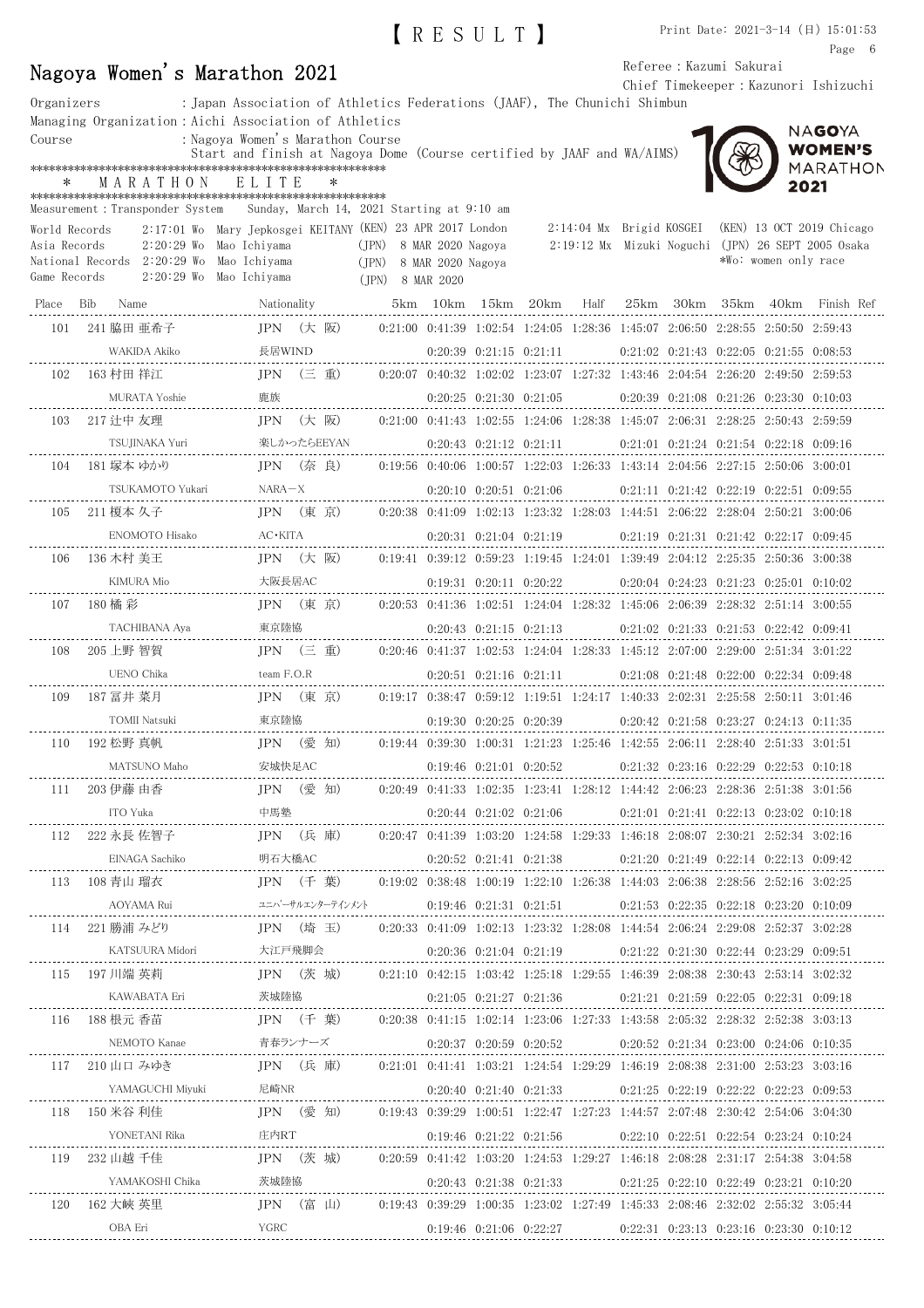| Referee : Kazumi Sakurai<br>Nagoya Women's Marathon 2021<br>Chief Timekeeper: Kazunori Ishizuchi |  |                                                       |              |                         |                                  |                                     |  |   |       |  |                    |                                                                                                     |                          |                                                   |                      |                                                    |
|--------------------------------------------------------------------------------------------------|--|-------------------------------------------------------|--------------|-------------------------|----------------------------------|-------------------------------------|--|---|-------|--|--------------------|-----------------------------------------------------------------------------------------------------|--------------------------|---------------------------------------------------|----------------------|----------------------------------------------------|
| Organizers                                                                                       |  |                                                       |              |                         |                                  |                                     |  |   |       |  |                    | : Japan Association of Athletics Federations (JAAF), The Chunichi Shimbun                           |                          |                                                   |                      |                                                    |
|                                                                                                  |  | Managing Organization: Aichi Association of Athletics |              |                         |                                  |                                     |  |   |       |  |                    |                                                                                                     |                          |                                                   |                      | NAGOYA                                             |
| Course                                                                                           |  |                                                       |              |                         | : Nagoya Women's Marathon Course |                                     |  |   |       |  |                    | Start and finish at Nagoya Dome (Course certified by JAAF and WA/AIMS)                              |                          |                                                   |                      | <b>WOMEN'S</b>                                     |
|                                                                                                  |  |                                                       |              |                         |                                  |                                     |  |   |       |  |                    |                                                                                                     |                          |                                                   |                      | MARATHON                                           |
| ∗                                                                                                |  | MARATHON                                              |              |                         | ELITE                            |                                     |  | ∗ |       |  |                    |                                                                                                     |                          |                                                   |                      | 2021                                               |
|                                                                                                  |  | Measurement : Transponder System                      |              |                         |                                  |                                     |  |   |       |  |                    | Sunday, March 14, 2021 Starting at 9:10 am                                                          |                          |                                                   |                      |                                                    |
| World Records                                                                                    |  |                                                       |              |                         |                                  |                                     |  |   |       |  |                    | 2:17:01 Wo Mary Jepkosgei KEITANY (KEN) 23 APR 2017 London                                          | 2:14:04 Mx Brigid KOSGEI |                                                   |                      | (KEN) 13 OCT 2019 Chicago                          |
| Asia Records                                                                                     |  | National Records 2:20:29 Wo                           | $2:20:29$ Wo |                         | Mao Ichiyama<br>Mao Ichiyama     |                                     |  |   | (JPN) |  |                    | 8 MAR 2020 Nagoya<br>(JPN) 8 MAR 2020 Nagoya                                                        |                          |                                                   | *Wo: women only race | 2:19:12 Mx Mizuki Noguchi (JPN) 26 SEPT 2005 Osaka |
| Game Records                                                                                     |  |                                                       |              |                         | 2:20:29 Wo Mao Ichiyama          |                                     |  |   |       |  | $(JPN)$ 8 MAR 2020 |                                                                                                     |                          |                                                   |                      |                                                    |
|                                                                                                  |  | Place Bib Name                                        |              |                         |                                  | Nationality                         |  |   |       |  |                    | 5km 10km 15km 20km Half                                                                             |                          |                                                   |                      | 25km 30km 35km 40km Finish Ref                     |
| 121                                                                                              |  | 230 若山 明日香                                            |              |                         |                                  | JPN (千 葉)                           |  |   |       |  |                    | $0:20:54$ $0:41:38$ $1:02:52$ $1:24:04$ $1:28:37$ $1:45:22$ $2:07:21$ $2:30:39$ $2:56:29$ $3:06:53$ |                          |                                                   |                      |                                                    |
|                                                                                                  |  | WAKAYAMA Asuka                                        |              |                         |                                  | CHIBA RUNNERS.m                     |  |   |       |  |                    | $0:20:44$ $0:21:14$ $0:21:12$ $0:21:18$ $0:21:59$ $0:23:18$ $0:25:50$ $0:10:24$                     |                          |                                                   |                      |                                                    |
| 122                                                                                              |  | 177 平賀 恵子                                             |              |                         |                                  | JPN (千 葉)                           |  |   |       |  |                    | $0:20:41$ $0:41:14$ $1:02:15$ $1:23:38$ $1:28:08$ $1:45:10$ $2:07:17$ $2:31:07$ $2:56:10$ $3:07:11$ |                          |                                                   |                      |                                                    |
|                                                                                                  |  | HIRAGA Keiko                                          |              |                         |                                  | ウィングAC                              |  |   |       |  |                    | 0:20:33 0:21:01 0:21:23                                                                             |                          | $0:21:32$ $0:22:07$ $0:23:50$ $0:25:03$ $0:11:01$ |                      |                                                    |
| 123                                                                                              |  | 165 河村 奈津紀                                            |              |                         |                                  | JPN (愛 知)                           |  |   |       |  |                    | $0.19:56$ $0.40:06$ $1.01:08$ $1.22:56$ $1.27:34$ $1.44:33$ $2.08:04$ $2.32:12$ $2.56:36$ $3:07:23$ |                          |                                                   |                      |                                                    |
|                                                                                                  |  | KAWAMURA Natsuki                                      |              |                         |                                  | トヨタSC                               |  |   |       |  |                    | $0:20:10$ $0:21:02$ $0:21:48$ $0:21:37$ $0:23:31$ $0:24:08$ $0:24:24$ $0:10:47$                     |                          |                                                   |                      |                                                    |
| 124                                                                                              |  | 194 田代 紀子                                             |              |                         |                                  | IPN (東京)                            |  |   |       |  |                    | $0:21:21$ $0:42:41$ $1:04:50$ $1:27:02$ $1:31:42$ $1:48:56$ $2:11:45$ $2:35:36$ $2:58:31$ $3:08:07$ |                          |                                                   |                      |                                                    |
|                                                                                                  |  | TASHIRO Noriko                                        |              | .                       |                                  | eA東京                                |  |   |       |  |                    | 0:21:20 0:22:09 0:22:12                                                                             |                          | $0:21:54$ $0:22:49$ $0:23:51$ $0:22:55$ $0:09:36$ |                      |                                                    |
| 125                                                                                              |  | 223 佐野 美奈子                                            |              |                         |                                  | JPN (東 京)                           |  |   |       |  |                    | $0:21:10$ $0:42:14$ $1:03:42$ $1:25:20$ $1:29:55$ $1:46:58$ $2:10:11$ $2:34:26$ $2:58:01$ $3:08:45$ |                          |                                                   |                      |                                                    |
|                                                                                                  |  | SANO Minako                                           |              |                         |                                  | 東京陸協                                |  |   |       |  |                    | $0:21:04$ $0:21:28$ $0:21:38$                                                                       |                          | $0.21:38$ $0.23:13$ $0.24:15$ $0.23:35$ $0.10:44$ |                      |                                                    |
| 126                                                                                              |  | 173 中村 美香                                             |              |                         |                                  | JPN (東 京)                           |  |   |       |  |                    | $0.19:42$ $0.39:14$ $1.02:29$ $1.27:14$ $1.31:43$ $1.49:17$ $2.12:50$ $2.37:17$ $2.59:46$ $3.08:54$ |                          |                                                   |                      |                                                    |
|                                                                                                  |  | NAKAMURA Mika<br>------------------------------       |              |                         |                                  | 東京陸協                                |  |   |       |  |                    | $0:19:32$ $0:23:15$ $0:24:45$                                                                       |                          | $0.22.03$ $0.23.33$ $0.24.27$ $0.22.29$ $0.09.08$ |                      |                                                    |
| 127                                                                                              |  | 213 佐野 亜弓                                             |              |                         |                                  | $JPN$ $(\equiv$ $\bar{\mathbb{E}})$ |  |   |       |  |                    | $0:20:30$ $0:41:09$ $1:02:16$ $1:23:55$ $1:28:28$ $1:45:46$ $2:09:07$ $2:33:35$ $2:58:09$ $3:09:14$ |                          |                                                   |                      |                                                    |
|                                                                                                  |  | SANO Ayumi                                            |              |                         |                                  | Run feet                            |  |   |       |  |                    | 0:20:39 0:21:07 0:21:39                                                                             |                          | $0:21:51$ $0:23:21$ $0:24:28$ $0:24:34$ $0:11:05$ |                      |                                                    |
| 128                                                                                              |  | 226 花崎 奈穂子                                            |              |                         |                                  | $IPN$ (東京)                          |  |   |       |  |                    | $0:21:13$ $0:42:21$ $1:04:14$ $1:26:41$ $1:31:25$ $1:49:08$ $2:12:40$ $2:36:53$ $2:59:50$ $3:09:21$ |                          |                                                   |                      |                                                    |
|                                                                                                  |  | HANAZAKI Nahoko                                       |              |                         |                                  | DreamAC                             |  |   |       |  |                    | $0:21:08$ $0:21:53$ $0:22:27$                                                                       |                          | 0:22:27 0:23:32 0:24:13 0:22:57 0:09:31           |                      |                                                    |
| 129                                                                                              |  | 184 杉岡 祐依                                             |              |                         |                                  | JPN (石 川)                           |  |   |       |  |                    | $0.20:36$ $0.41:27$ $1.02:52$ $1.24:05$ $1.28:36$ $1.45:33$ $2.09:29$ $2:33:34$ $2:58:58$ $3:09:35$ |                          |                                                   |                      |                                                    |
|                                                                                                  |  | SUGIOKA Yui                                           |              |                         |                                  | 石川陸協                                |  |   |       |  |                    | $0:20:51$ $0:21:25$ $0:21:13$                                                                       |                          | $0.21:28$ $0.23:56$ $0.24:05$ $0.25:24$ $0.10:37$ |                      |                                                    |
| 130                                                                                              |  | 186 川西 美穂                                             |              |                         |                                  | IPN (東京)                            |  |   |       |  |                    | $0:20:09$ $0:40:19$ $1:01:35$ $1:23:19$ $1:27:55$ $1:44:59$ $2:08:28$ $2:33:07$ $2:59:42$ $3:10:58$ |                          |                                                   |                      |                                                    |
|                                                                                                  |  | KAWANISHI Miho                                        |              |                         |                                  |                                     |  |   |       |  |                    |                                                                                                     |                          |                                                   |                      |                                                    |
|                                                                                                  |  | 131  234 田中 裕理                                        |              |                         |                                  |                                     |  |   |       |  |                    | JPN (和歌山) 0:21:18 0:42:47 1:04:48 1:27:07 1:32:00 1:49:46 2:13:57 2:38:26 3:02:02 3:12:03           |                          |                                                   |                      |                                                    |
|                                                                                                  |  |                                                       |              |                         |                                  |                                     |  |   |       |  |                    | TANAKA Yuri モクレンRC 0:21:29 0:22:01 0:22:19 0:22:39 0:24:11 0:24:29 0:23:36 0:10:01                  |                          |                                                   |                      |                                                    |
| 132                                                                                              |  | 158 小川 夕希                                             |              |                         |                                  |                                     |  |   |       |  |                    | JPN (東 京) 0:20:29 0:41:20 1:03:24 1:26:16 1:31:13 1:48:58 2:13:18 2:38:26 3:03:20 3:14:08           |                          |                                                   |                      |                                                    |
|                                                                                                  |  |                                                       |              |                         |                                  |                                     |  |   |       |  |                    | $0.20:51$ $0.22:04$ $0.22:52$ $0.22:42$ $0.24:20$ $0.25:08$ $0.24:54$ $0.10:48$                     |                          |                                                   |                      |                                                    |
| 133                                                                                              |  | 229 大庭 知子                                             |              |                         |                                  |                                     |  |   |       |  |                    | JPN (東 京)   0:21:23 0:42:45 1:05:23 1:28:15 1:33:09 1:51:04 2:14:50 2:39:01 3:03:31 3:14:17         |                          |                                                   |                      |                                                    |
|                                                                                                  |  | OBA Tomoko                                            |              |                         |                                  |                                     |  |   |       |  |                    | 36ケ丘AC 0:21:22 0:22:38 0:22:52 0:22:52 0:22:49 0:23:46 0:24:11 0:24:30 0:10:46                      |                          |                                                   |                      |                                                    |
| 134                                                                                              |  | 225 加藤 千代子                                            |              |                         |                                  |                                     |  |   |       |  |                    | JPN (愛 知) 0:21:10 0:42:12 1:03:42 1:25:18 1:29:56 1:48:21 2:12:37 2:38:20 3:03:35 3:14:34           |                          |                                                   |                      |                                                    |
|                                                                                                  |  |                                                       |              |                         |                                  |                                     |  |   |       |  |                    |                                                                                                     |                          |                                                   |                      |                                                    |
| 135                                                                                              |  | 200 畝本 紗斗子                                            |              |                         |                                  |                                     |  |   |       |  |                    | JPN (石 川) 0:20:43 0:41:18 1:02:15 1:23:58 1:28:36 1:46:17 2:10:13 2:37:04 3:05:20 3:16:21           |                          |                                                   |                      |                                                    |
|                                                                                                  |  |                                                       |              |                         |                                  |                                     |  |   |       |  |                    | $0:20:35$ $0:20:57$ $0:21:43$ $0:22:19$ $0:23:56$ $0:26:51$ $0:28:16$ $0:11:01$                     |                          |                                                   |                      |                                                    |
| 136                                                                                              |  | 171 海老原 美保                                            |              |                         |                                  |                                     |  |   |       |  |                    | JPN (東 京) 0:19:55 0:40:06 1:00:56 1:22:04 1:26:33 1:43:27 2:06:46 2:33:59 3:03:58 3:17:30           |                          |                                                   |                      |                                                    |
|                                                                                                  |  | EBIHARA Miho                                          |              |                         |                                  |                                     |  |   |       |  |                    | $0:20:11$ $0:20:50$ $0:21:08$ $0:21:23$ $0:23:19$ $0:27:13$ $0:29:59$ $0:13:32$                     |                          |                                                   |                      |                                                    |
| 137                                                                                              |  | 182 福田 育子                                             |              |                         |                                  |                                     |  |   |       |  |                    | JPN (栃木) 0:22:08 0:44:13 1:07:06 1:30:01 1:34:59 1:53:13 2:17:20 2:42:52 3:10:22 3:21:56            |                          |                                                   |                      |                                                    |
|                                                                                                  |  | FUKUDA Ikuko                                          |              | 0<br>------------------ |                                  |                                     |  |   |       |  |                    | $0:22:05$ $0:22:53$ $0:22:55$ $0:23:12$ $0:24:07$ $0:25:32$ $0:27:30$ $0:11:34$                     |                          |                                                   |                      |                                                    |
| 138                                                                                              |  | 190 服部 綾実                                             |              |                         |                                  |                                     |  |   |       |  |                    | JPN (東 京)   0:21:33 0:43:27 1:06:03 1:28:49 1:33:38 1:52:31 2:20:22 2:50:56 3:25:11 3:41:10         |                          |                                                   |                      |                                                    |
|                                                                                                  |  | HATTORI Ayami                                         |              |                         |                                  | $AC$ $\cdot$ KITA                   |  |   |       |  |                    | $0:21:54$ $0:22:36$ $0:22:46$ $0:23:42$ $0:27:51$ $0:30:34$ $0:34:15$ $0:15:59$                     |                          |                                                   |                      |                                                    |
|                                                                                                  |  | 123 清水 美穂                                             |              |                         |                                  |                                     |  |   |       |  |                    | JPN (北海道)   0:16:52 0:33:52 0:51:25 1:09:12 1:12:57 1:27:09 1:46:53                                 |                          |                                                   |                      | DNF                                                |
|                                                                                                  |  |                                                       |              |                         |                                  |                                     |  |   |       |  |                    |                                                                                                     |                          |                                                   |                      |                                                    |

151 山﨑 絵里子 JPN (東 京) 0:19:07 0:38:48 0:59:47 1:21:21 1:25:54 1:42:57 2:05:36 <sup>DNF</sup>

YAMAZAKI Eriko 小金井おじ練 0:19:41 0:20:59 0:21:34 0:21:36 0:22:39

## 【RESULT】



. . . . . . . . . . . . . . . .